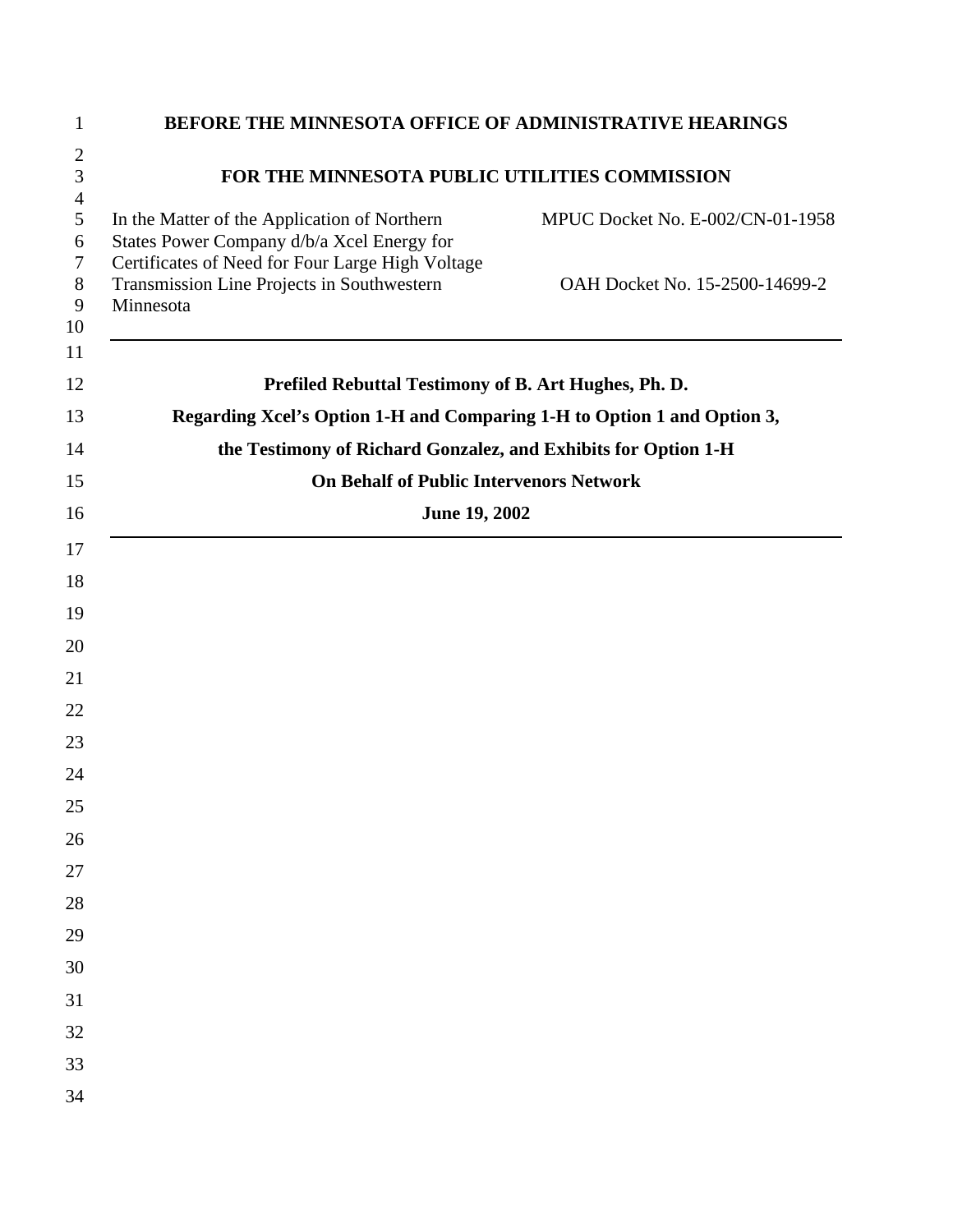Q: Please state your name, and for whom you appear.

| 3              | $A$ : | My name is Bernard A. (Art) Hughes. My address and C.V. are part of my previous           |
|----------------|-------|-------------------------------------------------------------------------------------------|
| $\overline{4}$ |       | testimony and part of the record in this proceeding. I am appearing and submitting this   |
| 5              |       | rebuttal testimony on behalf of Public Intervenors Network.                               |
| 6              |       |                                                                                           |
| 7              | Q:    | Please describe your qualifications for making this testimony, including your educational |
| 8              |       | background and employment experience.                                                     |
| 9              |       |                                                                                           |
| 10             | $A$ : | I hold B.S., M.S. and Ph.D. degrees in Electrical Engineering, Electric Power Major. I    |
| 11             |       | hold a B.S. in Electrical Engineering from the University of Manitoba, 1972; and the      |
| 12             |       | M.S. and Ph.D. from the University of Texas in 1976 and 1978. My work experience has      |
| 13             |       | focused on power systems planning, the development of EMS (Energy Management              |
| 14             |       | Systems) and DMS (distribution management systems) for power systems, and selected        |
| 15             |       | projects for the Electric Power Research Institute. My full resume is attached as Exhibit |
| 16             |       | 601, BAH-1, admitted previously.                                                          |
| 17             |       |                                                                                           |
| 18             | Q:    | What is the basis for your knowledge or your experience that supports your ability to     |
| 19             |       | provide the examples, and discuss the issues and criteria in this rebuttal?               |
| 20             |       |                                                                                           |
| 21             | $A$ : | This testimony is based on my professional experience and education in power              |
| 22             |       | engineering, and therefore I am able to give my expert opinion and the examples, issues,  |
| 23             |       | and criteria based upon the following specific knowledge and experience:                  |
|                |       |                                                                                           |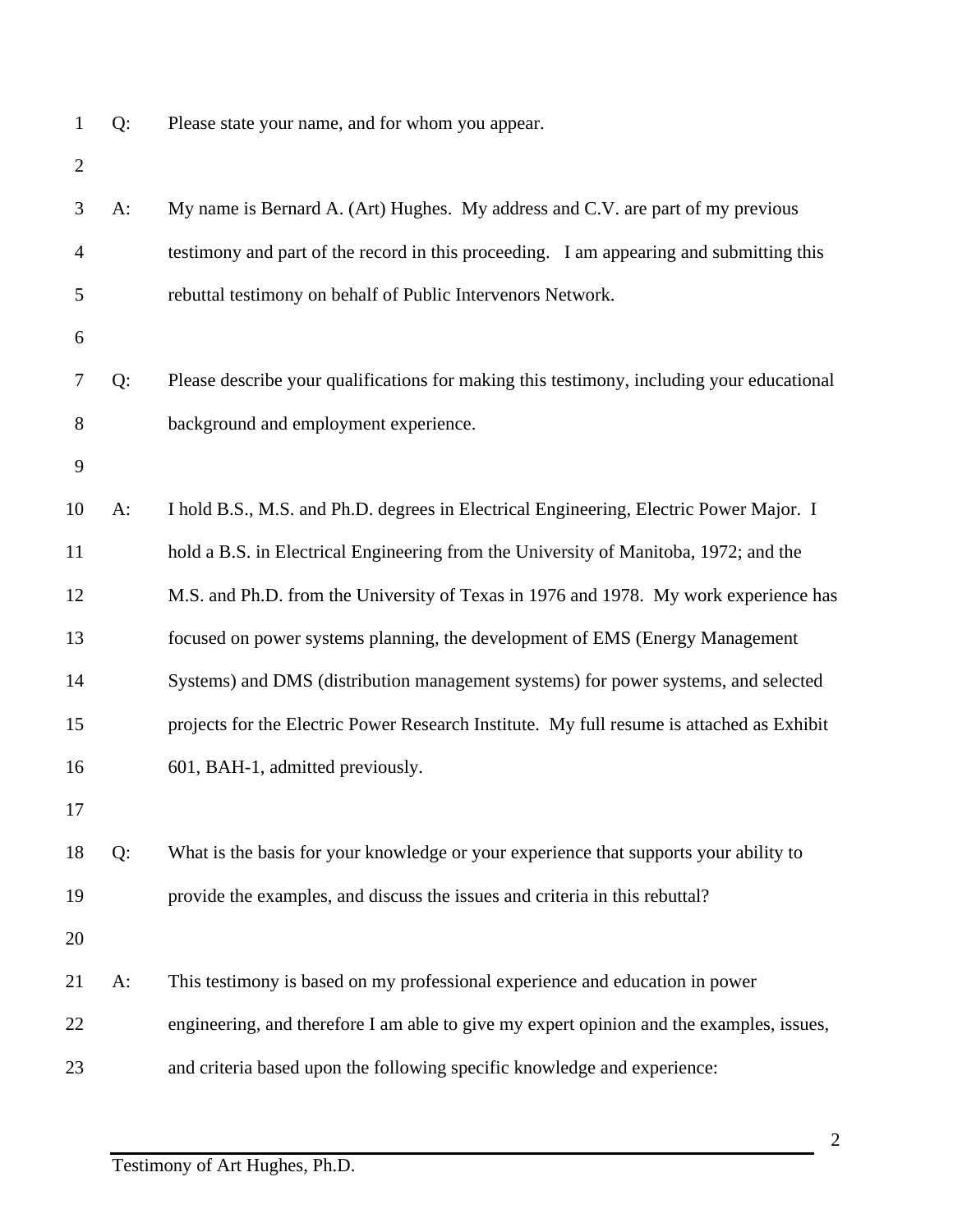| $\overline{2}$   | 1. General. I have a specific education and professional career focused on power system       |
|------------------|-----------------------------------------------------------------------------------------------|
| 3                | engineering directly and indirectly providing software solutions to the power industry. Most  |
| $\overline{4}$   | of the examples, issues and criteria stated are "common sense" power engineering and do not   |
| $\sqrt{5}$       | require specific knowledge of wind power or detailed information on the specific              |
| $\boldsymbol{6}$ | transmission system. My education and experience spanned power system transmission            |
| $\tau$           | planning, and power systems operations including operations or short term planning.           |
| 8                | Operations is where strengths and limitations of planning become clear. Operations is where   |
| $\mathbf{9}$     | "could haves", "should haves", and "would haves" become real and the statements of "that      |
| 10               | was not known", "that was not considered", "but the conditions have changed" become           |
| 11               | rationalizations. Good planning is like a good architecture; it enables flexibility to handle |
| 12               | future uncertainties by being based on what is presently knowable and projectable and         |
| 13               | rigorous understanding of the inherent uncertainties.                                         |
| 14               | 2. Specific. Wind power generation has many attributes that are similar to water, or hydro    |
| 15               | power because both have high initial costs, zero raw energy input costs, and power outputs    |
| 16               | that is uncontrollably a function of the weather. Hydropower generators with their water      |
| 17               | storage in dams do have much short-term time control. Longer term planning requires           |
| 18               | extensive modeling of project weather related flows and how to reap the benefits of hydro-    |
| 19               | power while ensuring regular and reliable power to the customers. Manitoba Hydro and BC       |
| 20               | Hydro, where I worked, were both more than 95% hydro energy based.                            |
| 21               |                                                                                               |
| 22               |                                                                                               |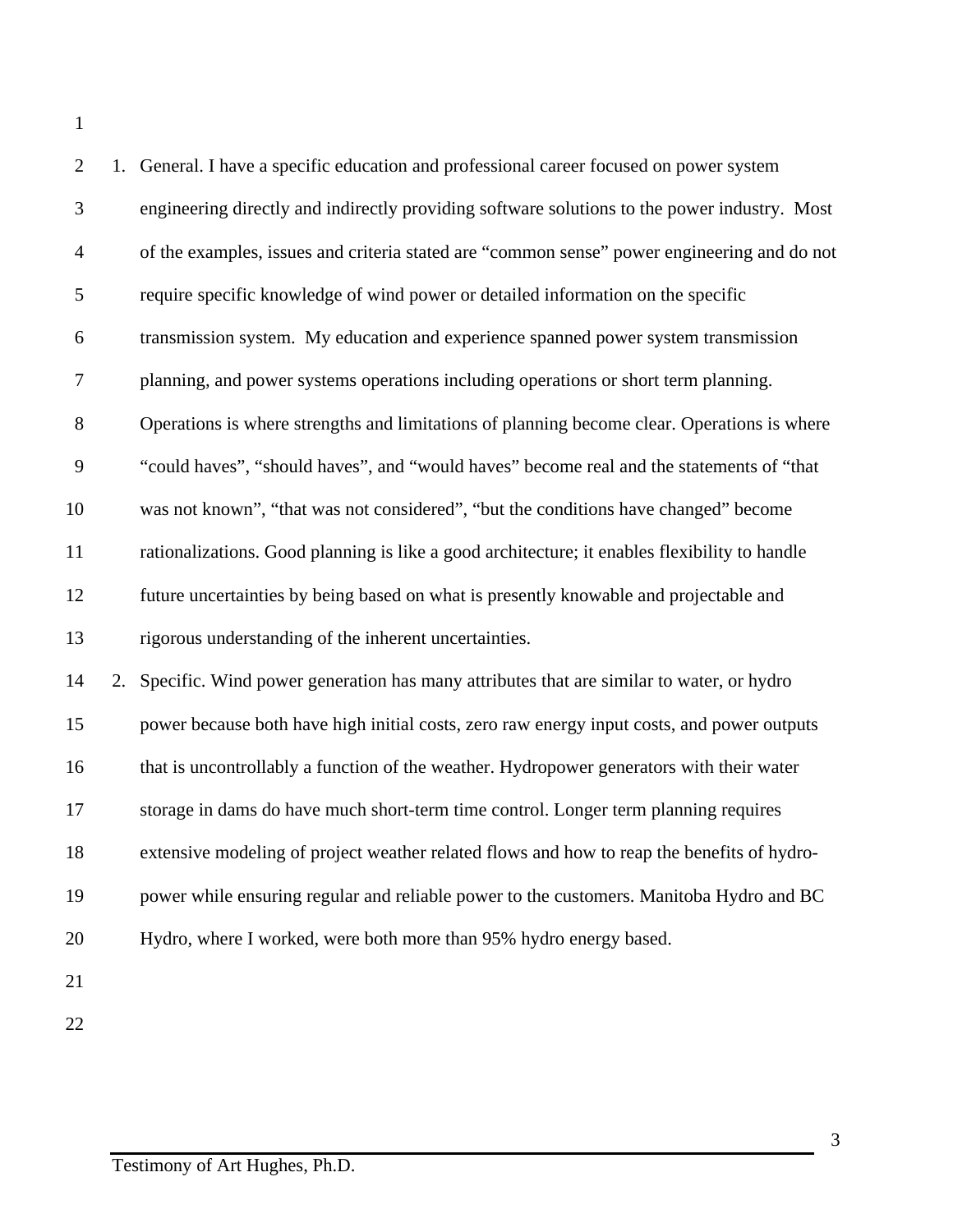| $\mathbf{1}$   |       | <b>Overview</b>                                                                            |
|----------------|-------|--------------------------------------------------------------------------------------------|
| $\overline{2}$ | Q:    | Have you reviewed the Testimony of Richard Gonzalez and materials submitted by Xcel        |
| 3              |       | regarding Option 1-H?                                                                      |
| $\overline{4}$ |       |                                                                                            |
| 5              | $A$ : | Yes. This section provides an overview of the issues involved in evaluating option 1-H.    |
| 6              |       | Some of the issues considered here have been addressed in the documentation and            |
| 7              |       | testimony provided by the Applicants, while others are topics that were raised in my       |
| 8              |       | review of the option 1-H materials and which should have been addressed to ensure that     |
| 9              |       | option 1-H is comprehensively evaluated. A comprehensive evaluation requires               |
| 10             |       | consideration both with respect to how well Option 1-H performs relative to the other      |
| 11             |       | options and on how well it meets the need in an absolute sense as expressed as the basis   |
| 12             |       | for this application. Evaluation must be comprehensive because the issues raised by the    |
| 13             |       | Applicants related to Option 1-H and their supporting material is shallow, more            |
| 14             |       | explanations than analysis, and of limited scope. All the issues considered in evaluating  |
| 15             |       | and comparing Option 1 and 3 must be considered and given a thorough review.               |
| 16             |       | Specifically, the Applicants IR response (PIN-23, 24, 25, 26; SC-13) to the criteria which |
| 17             |       | were simplistic, based upon errors in calculating the MW loss costs, highly suspect MW     |
| 18             |       | export assumptions that were biased towards Options 1 and 3, lacking understanding and     |
| 19             |       | focus on the needs of the emerging wind industry, and only considers one snapshot in       |
| 20             |       | time for transmission analysis. The thrust of my testimony is organized around             |
| 21             |       | consideration of what a correct set of evaluation criteria would have been and how use of  |
| 22             |       | inappropriate criteria may have affected the analysis and selection decision.              |
| 23             |       |                                                                                            |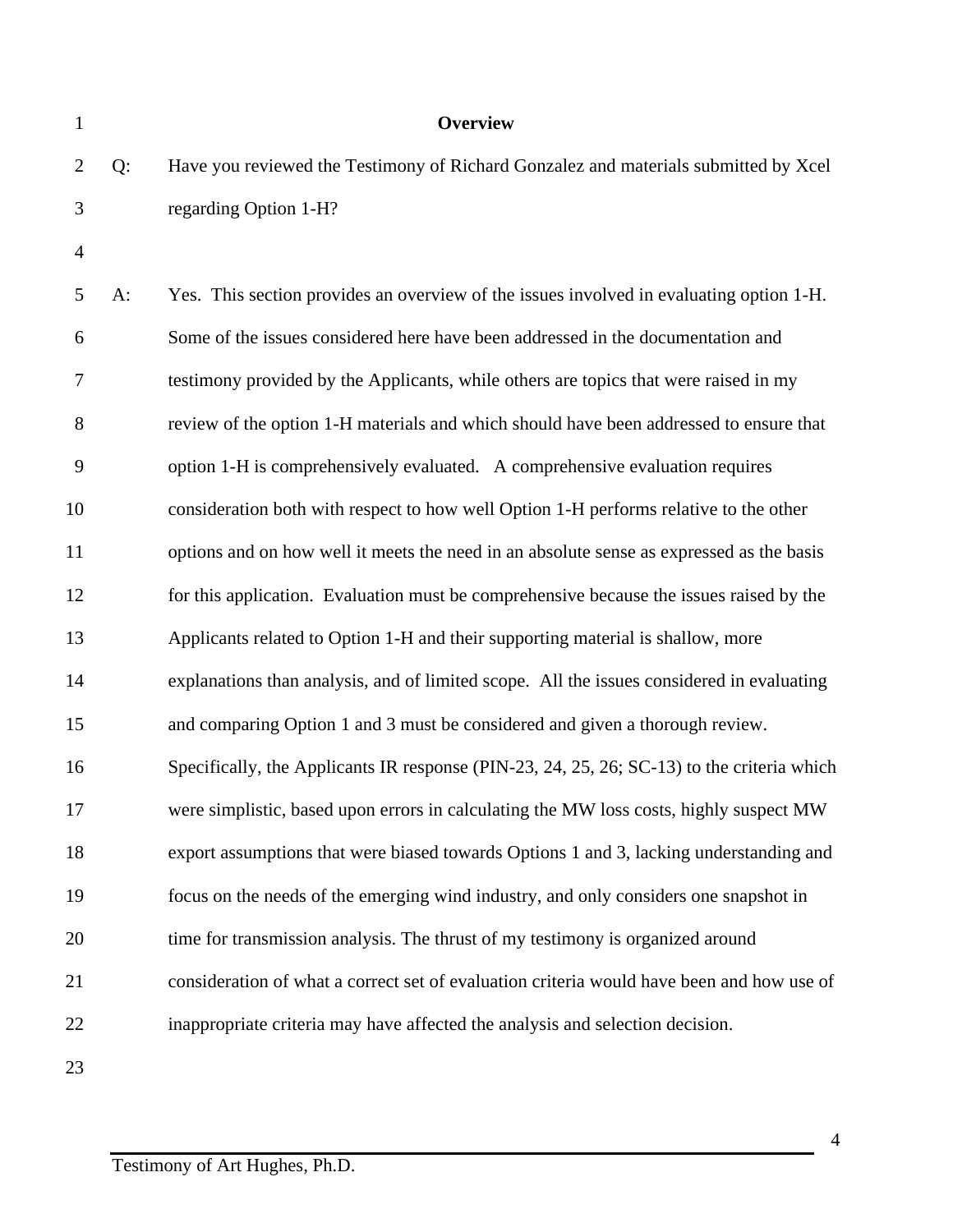- Q: Please state your overall impression of Mr. Gonzales testimony supporting the Option 1- H prior to a more detailed review.
- 

 A: Mr. Gonzales testimony lacks substance. Gonzales has set no defined criteria to act as a basis for measuring Options 1, 1-H or 3 against or to use in deciding which of the options, Option 1, 1-H or 3 is preferable. No corrections are made for the errors in previous analysis techniques such as in the calculations of MW losses and associated costs or assessing the costs required to eliminate preexisting limit violations, both of which were addressed in my previous testimony, and thus provided notice to Xcel and opportunity to correct the errors. Thus, the dollar numbers including losses that are used by the Applicants as a major reason, if not the dominant reason, for preferring Option 1- H are probably wrong. This is not an adequate basis for a major decision affecting the future of the wind power industry in Minnesota. Q: Do you have any concerns about the way this Option 1-H construct came about and its basic structure? 

 A: Yes. In his testimony, Gonzalez explains how the Option 1-H came about, but this characterization of recent history is different from other versions, ranging from the original Don Jones Option 1-H testimony to the first Gonzalez testimony of May 20, and 24, 2002. The way this option appeared apparently from nowhere is indicative of both my concerns of the way the Applicants have approached the analysis and the electrical basis for this Option. Specifically, the Applicants have: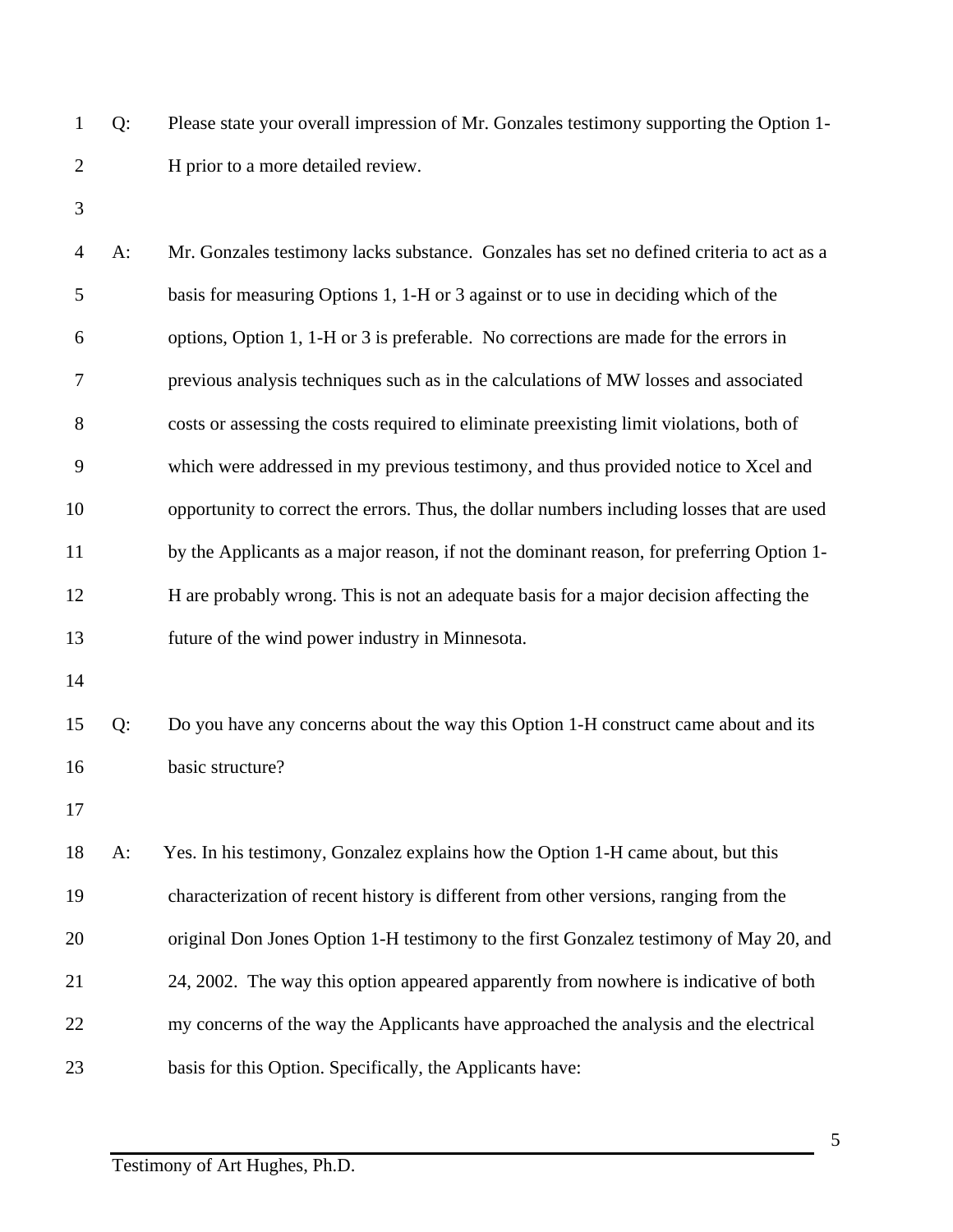| $\mathbf{1}$     | 1. Identified and selected options without a clear definition or apparent understanding of a     |
|------------------|--------------------------------------------------------------------------------------------------|
| $\sqrt{2}$       | defined set of goodness criteria, that is, metrics that clearly identify what makes a good       |
| $\mathfrak{Z}$   | transmission outlet for wind generation. (This will be addressed later.) If criteria for good    |
| $\overline{4}$   | transmission outlet for wind have not been defined, engineering tends to lead to random          |
| $\mathfrak{S}$   | results that do not stand the test of time. For example, a few short weeks ago Xcel was          |
| 6                | advocating Option 1, and yet Option 1 will not meet the criteria for the 50/50 split of wind     |
| $\boldsymbol{7}$ | power since it lacks access for the generation located in the north of Buffalo Ridge. Xcel at    |
| $8\,$            | the Prehearing Conference admitted this June 18, 2002, in response to a Sierra Club              |
| $\overline{9}$   | Discovery request 2-7(c) See also Xcel Ex. 52. A plan for construction of infrastructure that    |
| 10               | lasts 50 years was superseded by events, and demonstrated not to meet requirements. This         |
| 11               | should give everyone pause – we can not logically assume that the present preferred Option       |
| 12               | is the right one this time.                                                                      |
| 13               | 2. Have selected the Options contained in the Application and Option 1-H without sufficient      |
| 14               | analysis under statutory criteria and that provided by the Minnesota Rules that had as its       |
| 15               | overarching intent the nurturing of a viable wind industry in Minnesota. Xcel has not and        |
| 16               | cannot demonstrate that Option 1-H is the most reasonable and prudent option to meet this        |
| 17               | intent and statement of need within the Application.                                             |
| 18               | 3. Have "selected" Option 1-H for further an analysis as a variation of Option 1 without an      |
| 19               | apparent understanding or consideration of the structural limitations of Option 1 that make it   |
| 20               | a poor choice for meeting the long term needs of wind power transmission. Because Option         |
| 21               | 1-H is essentially just an Option 1 variant, it has all the same basic inherent structural flaws |
| 22               | that Option 1 has. Nothing appears to have changed; no conceptual improvements have been         |
| 23               | made.                                                                                            |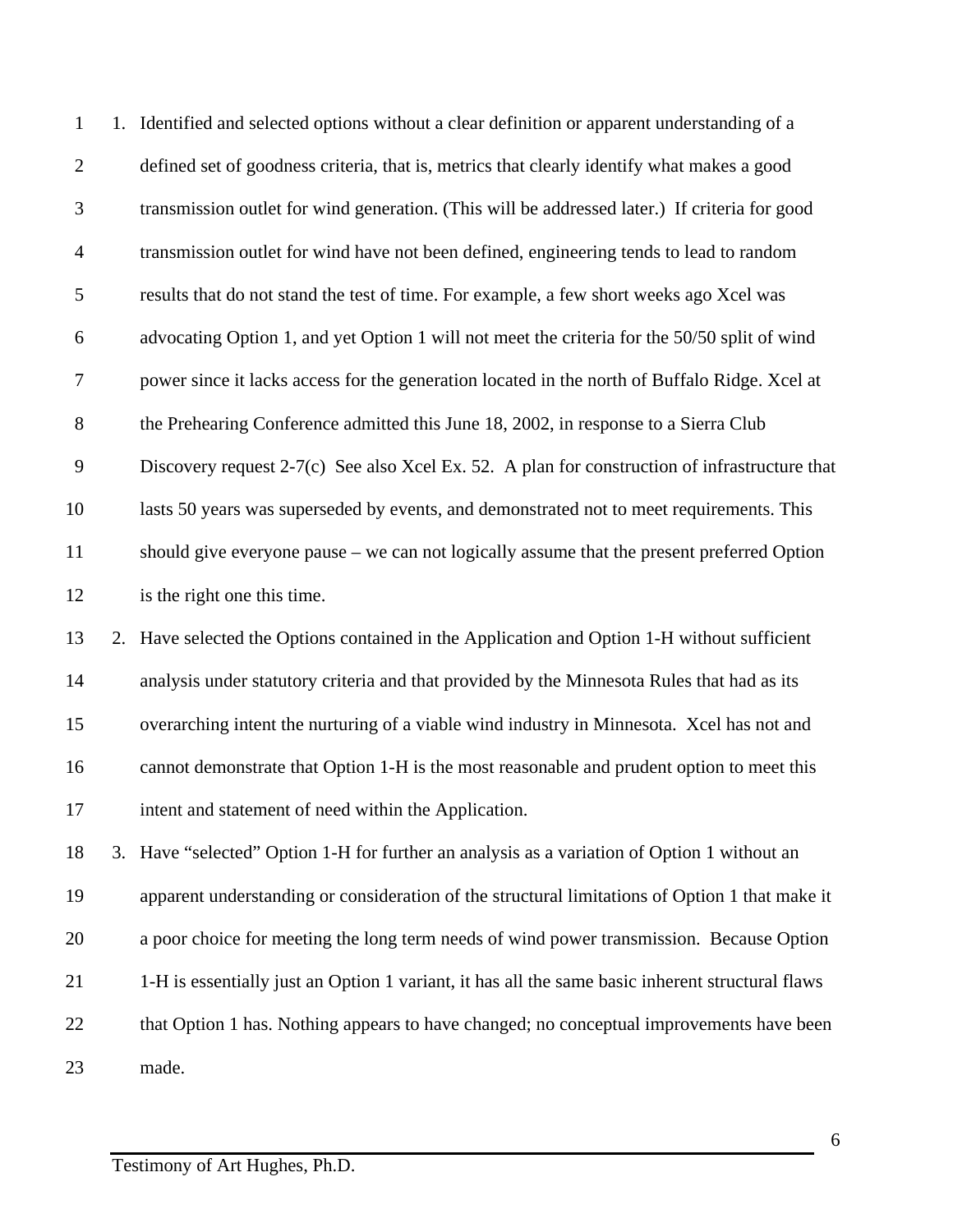| $\mathbf{1}$   |       | 4. Make claims that in Option 1-H, the second Nobles County – Fenton line is "swapped out"   |
|----------------|-------|----------------------------------------------------------------------------------------------|
| $\overline{2}$ |       | for a Buffalo Ridge to White line. However, this second Nobles - County Fenton line is       |
| 3              |       | shown in the TLTG tables. Xcel claims that "swapped out" "is a correct characterization of   |
| $\overline{4}$ |       | the principal difference between Options 1 and 1-H with respect to how to achieve the        |
| 5              |       | 825MW Buffalo Ridge area generation outlet level" in that the second Nobles Co. - Fenton     |
| 6              |       | line appears after the 825 MW is achieved, at 940MW and 1060 MW. Ex. 632, PIN IR 2-22.       |
| $\tau$         |       | Nowhere has Xcel stated or stipulated that it will not build beyond 825MW generation outlet  |
| $8\phantom{.}$ |       | capacity. Moreover, this "deferment" only of the Nobles County to Fenton line                |
| $\mathbf{9}$   |       | demonstrably shows that Option 1-H is really only a minor variation of Option 1, that Option |
| 10             |       | 1-H offers no distinction of significance.                                                   |
| 11             |       |                                                                                              |
| 12             | Q:    | Why do you think Xcel, which is a credible company with experienced engineers, is            |
| 13             |       | making the fundamental mistakes you have previously outlined?                                |
| 14             |       |                                                                                              |
| 15             | $A$ : | There appears, based upon the Gonzalez testimony, to be a number of mutually                 |
| 16             |       | supporting reasons for the fundamental problems in the original application, the             |
| 17             |       | supplements, and Option 1-H, including:                                                      |
| 18             |       | 1. Segmentation of focus, and apparent assigning of staff, that sees the issue as primarily  |
| 19             |       | transmission oriented in a narrowly focused project ostensibly designed for wind             |
| 20             |       | generation outlet, rather than considering the overall wind generation specific issues of    |
| 21             |       | generation transfer to market and the customers' demand for and use of green power. Ex.      |
| 22             |       | 50, Gonzalez Testimony, p. 2-4 (plus entire exhibit); Ex. 35, Xcel application. This can     |
| 23             |       | be seen by the Applicant's focus of essentially all their studies and testimony on           |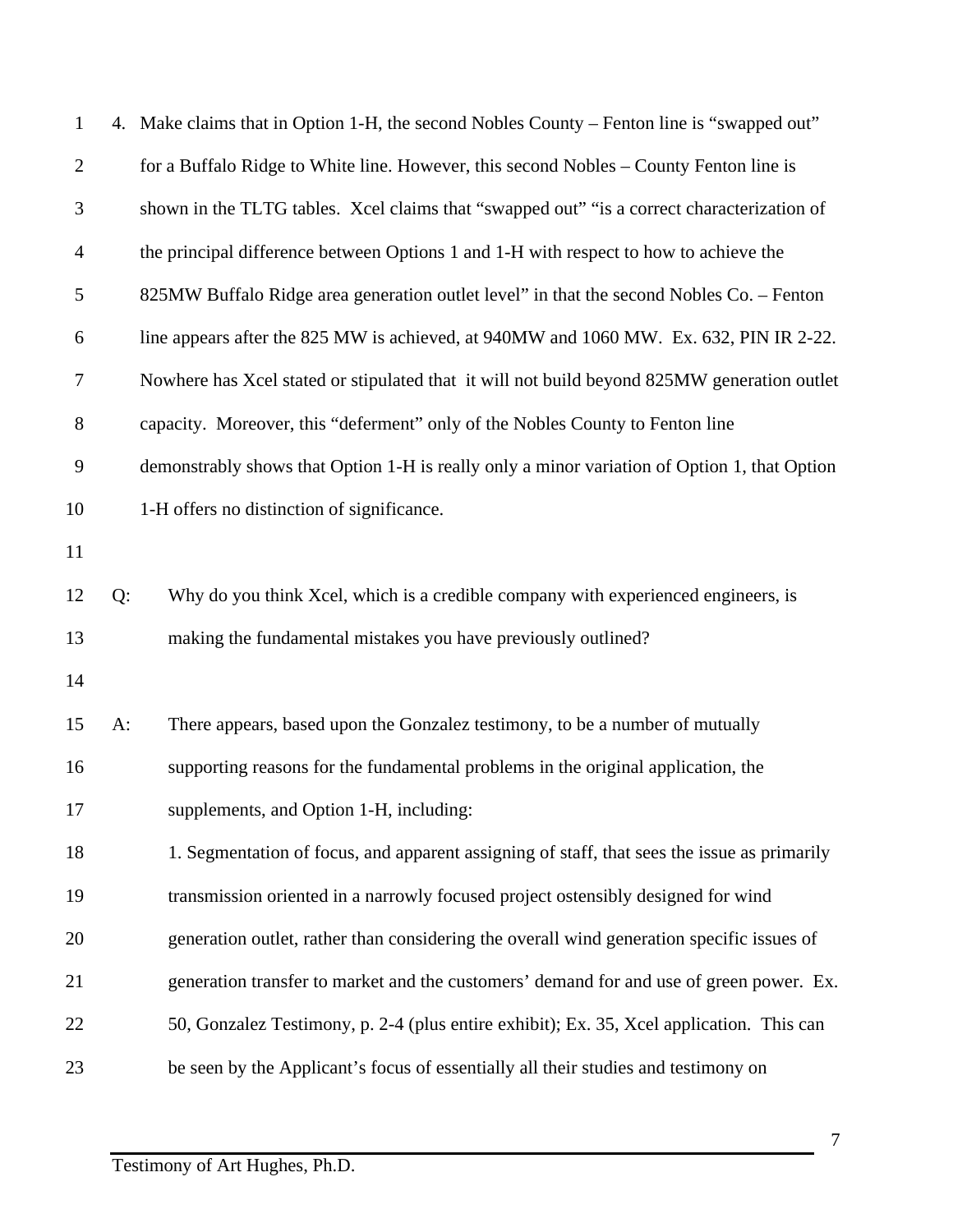| $\mathbf{1}$   | transmission with minimal consideration of the wind power suppliers and wind power           |
|----------------|----------------------------------------------------------------------------------------------|
| $\overline{c}$ | uses – the transmission system's customers. Ex. 51, 52, 53, 54, 55, 56, 57, 58, 59; Ex. 25,  |
| 3              | Xcel Application, App. 2, SW MN Study, Ex. 44, SW MN Study Vol. II. That is, plans           |
| $\overline{4}$ | are proceeding without even a basic market analysis.                                         |
| 5              | 1. Extrapolation of needs and conditions of the past rather than assessing the needs and     |
| 6              | conditions of the present and future in a quickly and dramatically changing world of energy  |
| 7              | supply and use. Ex. 633, Wind Power for Pennies, Technology Review, July/August 2002.        |
| 8              | This can be seen by the Applicants commingling of preexisting transmission improvements,     |
| 9              | which appear to be driven by a desire to transfer high exports of Dakota power eastward to   |
| 10             | meet bulk transmission market needs, which are quite different from the generation outlet    |
| 11             | needs of wind generation in the Buffalo Ridge geographic area. This has resulted in:         |
| 12             | 1.1. Engineering sloppiness where decisions, prioritizations and evaluations are being made  |
| 13             | without clear or overtly stated objectives and decision criteria and the resulting           |
| 14             | associated focus, flawed modeling, and conclusions unsupported by engineering                |
| 15             | fundamentals.                                                                                |
| 16             | 1.2. Cavalier assumptions that MISO will, through its rules and policies, address the unique |
| 17             | needs of wind power export rather than clearly showing MISO and the state have the           |
| 18             | means, jurisdiction and will to do so within their interrelated jurisdictions. Also without  |
| 19             | demonstration or stipulation as to how Xcel will cooperate, instigate and/or assure that     |
| 20             | MISO or the state can meet these needs or by addressing the issues, as far as practical      |
| 21             | within the electrical transmission plan as is implicitly required both by the Minnesota      |
| 22             | mandate for 425MW wind and PUC order for 425MW wind, and Xcel's merger                       |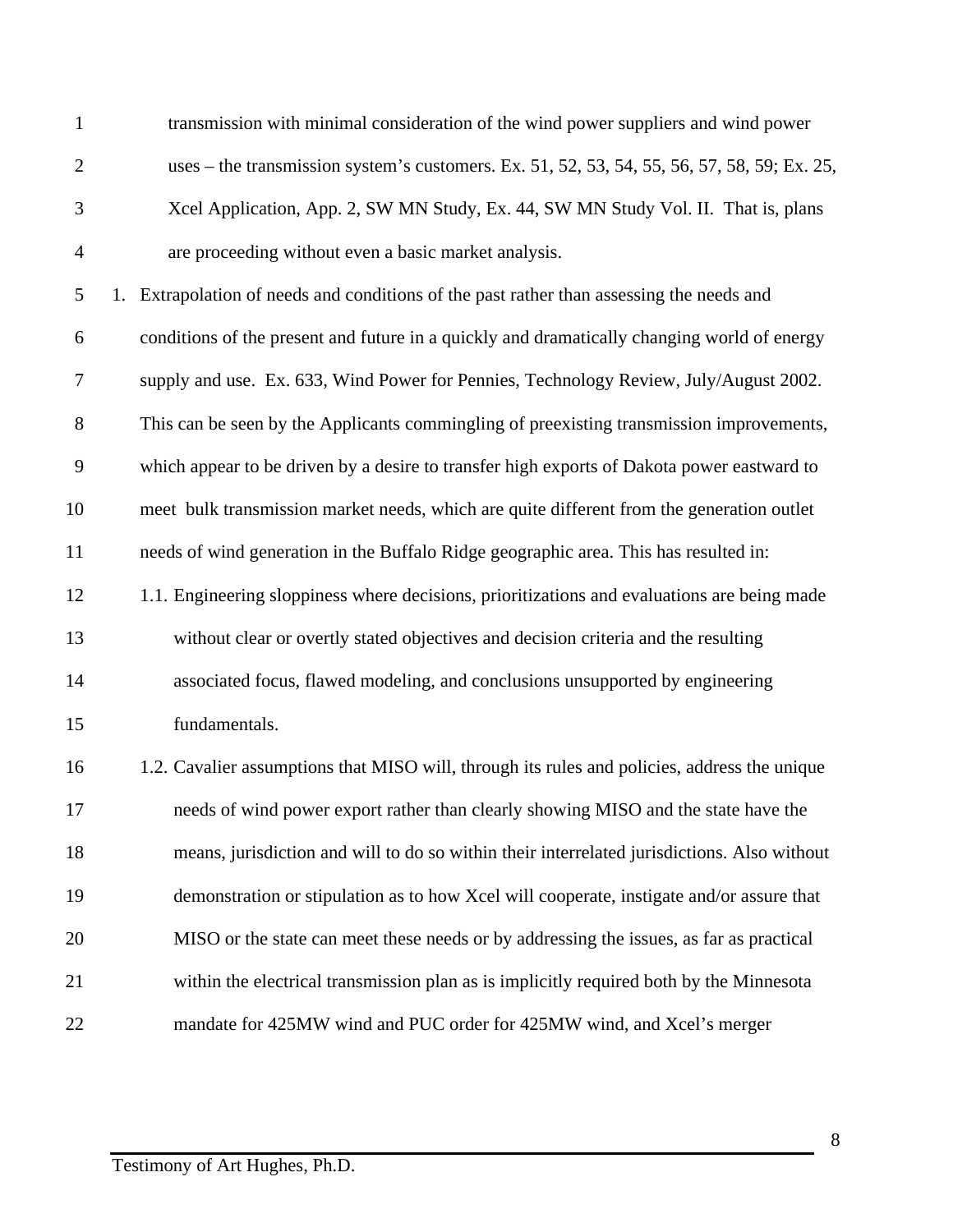agreement specifying 825MW wind in Minnesota, which has the overarching desire of nurturing a local wind industry.

- 1.3. Primary consideration of only one snapshot in time rather than looking forward over the half century life of the transmission lines. Consideration needs to be given in a forward- looking sequence of transmission and other industry changes. Xcel's shortsightedness can be seen by the Applicants focusing minimal or no effort in their studies, and testimony as to which transmission option best enables or sets the basis for future transmission growth in a manner to best meet the needs of projected or even possible future needs of Buffalo Ridge wind power. Wind Power for Pennies shows that wind power technology is possibly on the verge of a break through that would revolutionize the wind power industry and thus dramatically effect the associated transmission demands. Ex. 633, Wind Power for Pennies, Technology Review, July/August 2002. Options 1 and 1-H on the one hand, and Option 3 on the other, have very different core characteristics and thus potentially have very different future impacts on the direction of the evolution of the transmission system. 1.4. No demonstration with powerflows that identify where the 825MW originates or is injected and flows in the transmission system, no clearly documented analysis that shows how the new 400 MW of mandated wind generation incrementally effects transmission lien MW flows, and no specific demonstration of ability to provide 825MW of outlet capacity for Buffalo Ridge under the range of grid conditions that are possible in the interim and longer term future. 2. No demonstration of an understanding or even an appreciation of the underlying needs of the
- emerging wind industry. This can be seen by the Applicant's lack of focus of their studies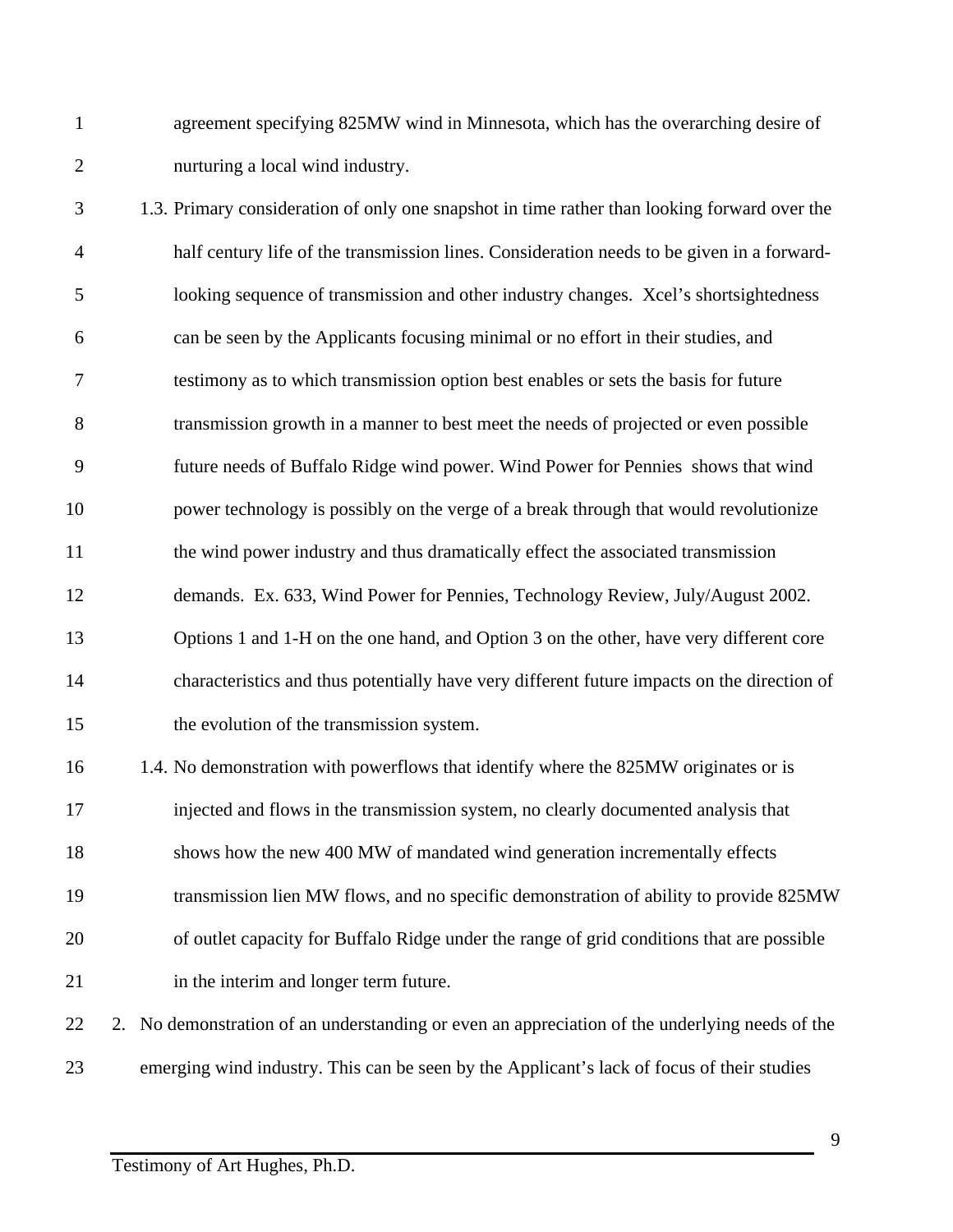and testimony on what it will take to really develop a truly entrepreneurial wind industry. For example, factors such as the following were not considered:

 2.1. The relative high cost of connecting wind generation to the transmission system, especially for small wind generation units and entrepreneurial companies, necessitates that the collector system be a primary design consideration and not relegated to as an after thought. Interconnection is far more than it means literally – costs can be a deciding factor for a small wind development, and nurturing wind requires reasonably priced opportunities for interconnection. Nurturing smaller entrepreneurial companies also provides greater benefits locally. Ex. 611, Economic Impact Analysis of Windpower Development in Southwest Minnesota; Ex. 617, Distributed Wind Power Assessment, p. 13-19. How can defendable and supportable decisions be made on transmission for Buffalo Ridge wind energy when no studies have apparently been performed by the Applicant to determine where the potential for wind generation exists? Option 1-H assumes a 50%/50% split north and south. Option 1 was initially recommended based upon 100% being located in the south near Chanarambie, and does not, by the Applicant's IR responses, support the new 50/50 assumptions. This is best supported by Option 3, which provides greater flexibility of all the options. Because Option 1 has gone from the preferred option to being unable to support the new assumptions within a few short weeks clearly indicates that the studies are not adequate to make decisions for power line infrastructure construction that will last half a century and which will take irretrievable steps down a fork in the road in the future of windpower. Assumptions by Applicants without supporting cross-referenced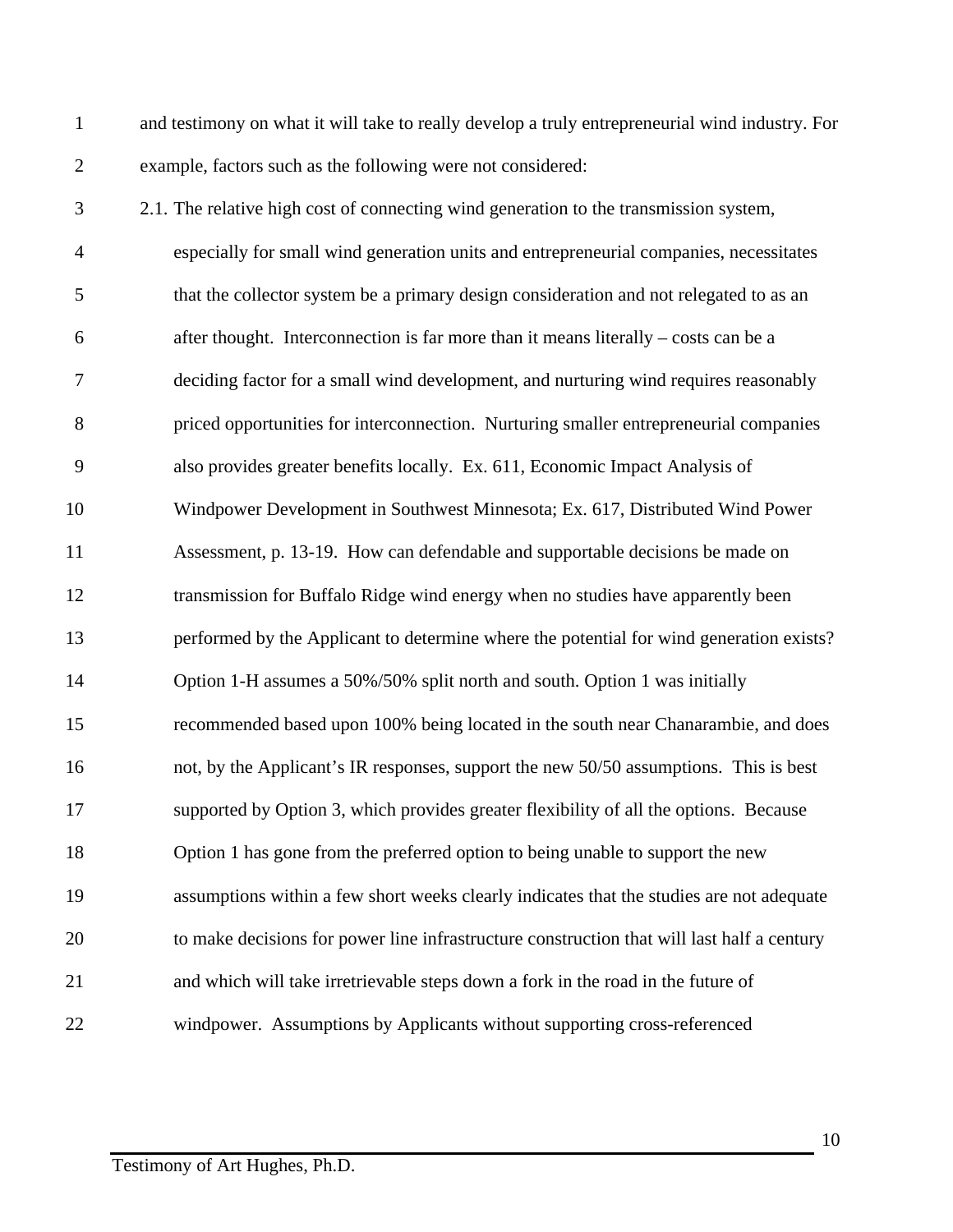| $\mathbf{1}$   |       | documentation of available wind resources, wind generation development and                |
|----------------|-------|-------------------------------------------------------------------------------------------|
| $\overline{2}$ |       | transmission studies are not supportable.                                                 |
| 3              |       | 2.2. How potential customers for wind energy will be affected by decisions made on the    |
| $\overline{4}$ |       | transmission system. For example, how would a potential customer with back up             |
| 5              |       | generation, such as a Wal-Mart or a hospital, ensure reliable power by using low energy   |
| 6              |       | cost wind power when available, and otherwise buying reasonably priced power from         |
| 7              |       | the Power Exchange (the PX, the market), and as a final resort using their emergency      |
| 8              |       | back up generation.                                                                       |
| 9              |       |                                                                                           |
| 10             | Q:    | Do the important issues you raised in your previous testimony apply to Option 1-H?        |
| 11             |       |                                                                                           |
| 12             | $A$ : | Yes, these are fundamental issues that must be addressed for all Options. Success or      |
| 13             |       | failure of the emerging wind industry is at stake in this proceeding because the emerging |
| 14             |       | wind industry's core nature and vitality are affected. This is a fork in the road for     |
| 15             |       | windpower. For example, it is through considerations such as those raised above, such as  |
| 16             |       | containment of initial capital costs of connection to the transmission outlets through a  |
| 17             |       | supportive collector system, and how customers can use environmentally friendly wind      |
| 18             |       | energy that also constitutes reliable power that will determine the success or failure of |
| 19             |       | wind power to reach its potential.                                                        |
| 20             |       |                                                                                           |
| 21             | Q:    | Provide example issues that must be considered and associated evaluation criteria that in |
| 22             |       | your professional opinion are necessary to meaningfully perform an engineering study of   |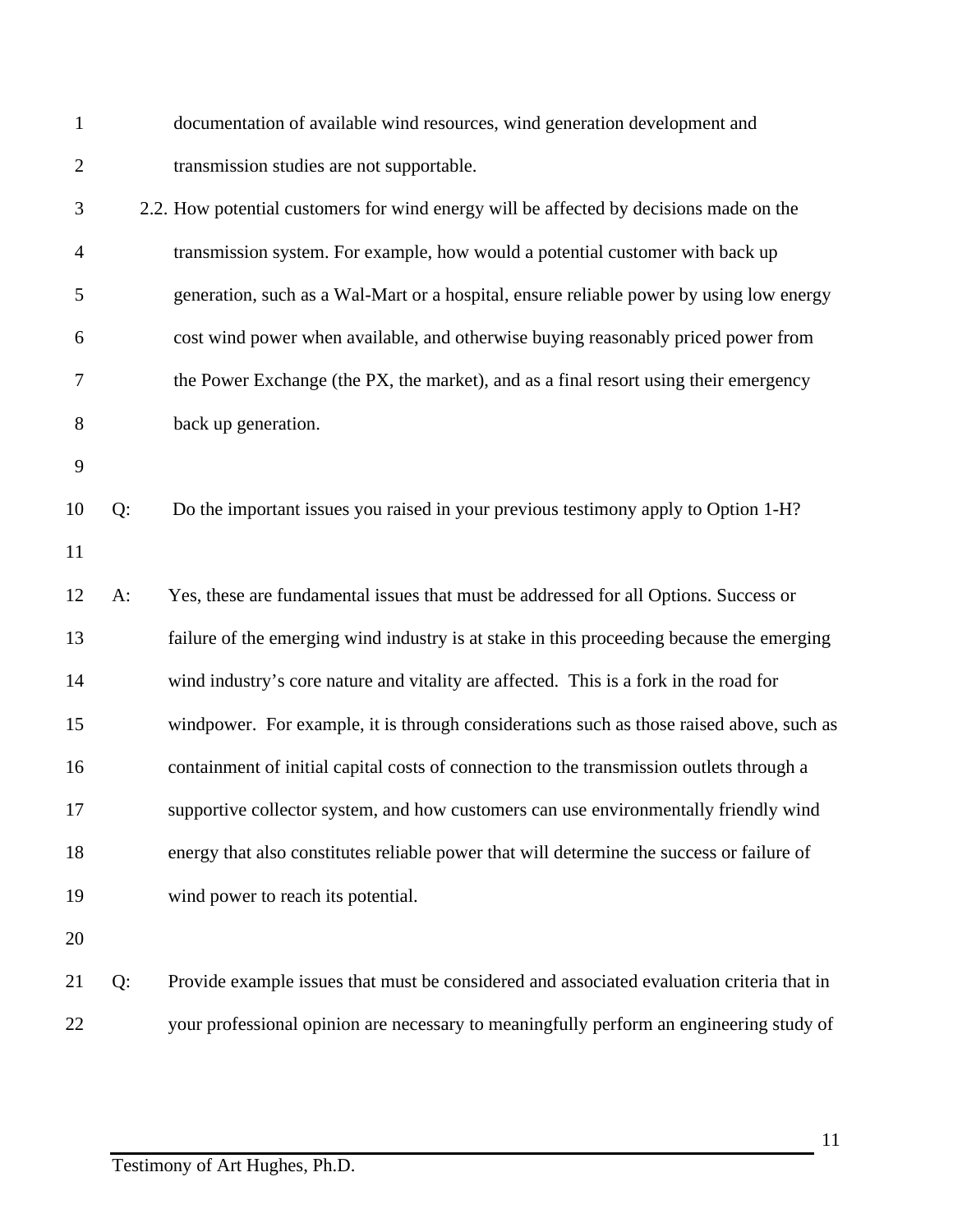the magnitude necessary, particularly given the importance of making the correct decision at this juncture.

 A: There are many issues that must be considered in an engineering study of this magnitude, importance and subtly. The purpose of the mandate, and the purported purpose of Phase I of the transmission study and this project is to support wind power generation, therefore a clear and definitive model of the wind power generation as present information and engineering projections will support is essential. Residual uncertainties can then be explicitly accommodated by the flexibility of the plan. For example, the definitive model of wind power generation would include:

11 1. A model of the wind generation characteristics including:

 1.1. Locational inventory of present generation or projected future generation sites, the likely staging of wind power installation and the ultimate MW of wind power that will be produced in the individual locations and cumulatively on Buffalo Ridge. This has not been included in the Application.

 1.2. Data from experience and projections of how wind/wind power generation varies over the course of the day and the seasons, how it varies between years, and whether wind power can be reasonable predicted in advance based on past experience and weather forecasts, etc. This has not been addressed in the Application.

1.3. The operating costs, as opposed to capital costs and nonexistent fuel costs, to produce a

MW of energy and projections of whether wind power can compete with other forms of

generation. That is, model how wind could and should become part of the overall

electrical energy mix. This has not been addressed in the Application.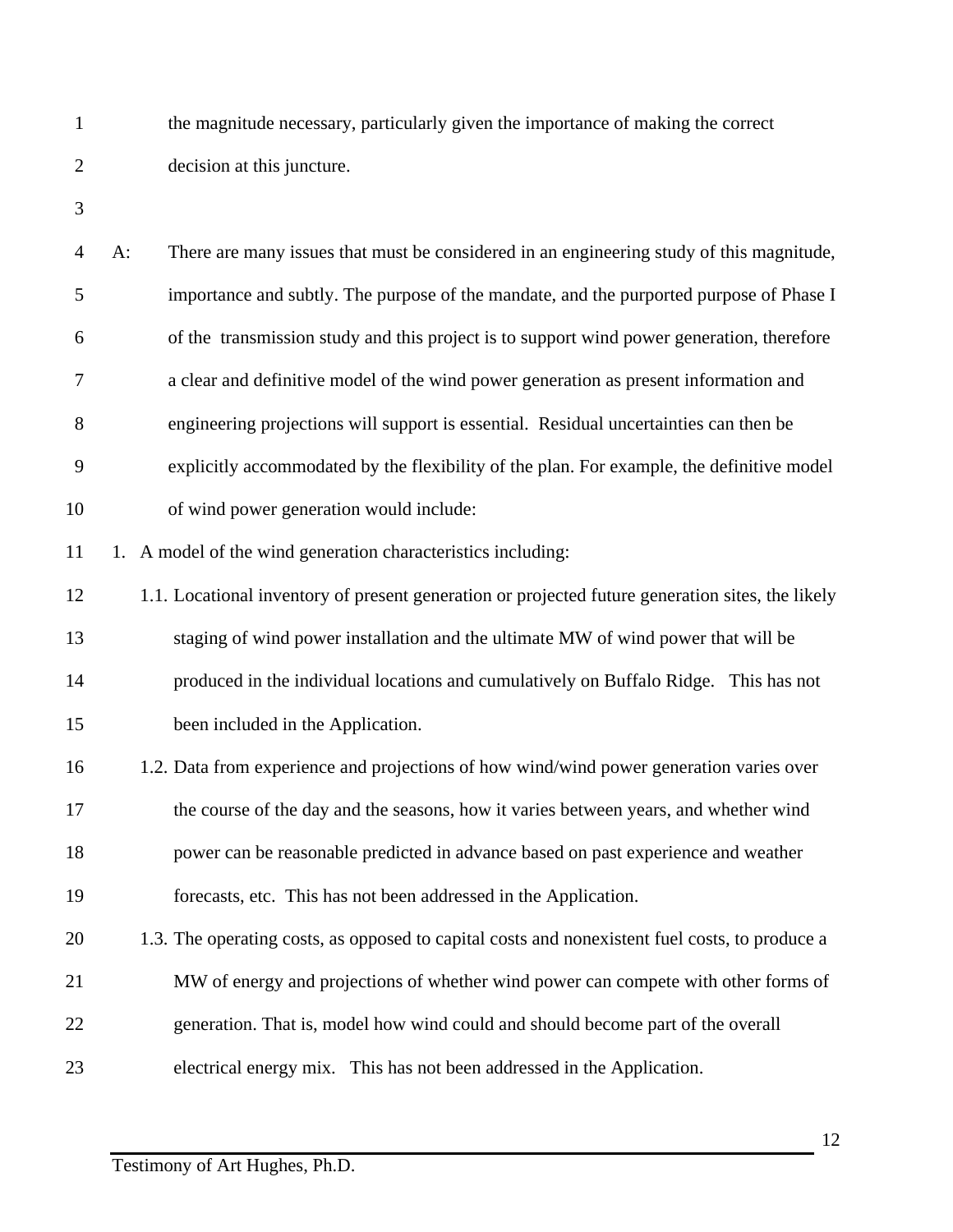|                | 1.4. How high initial capital costs, which impede growth of wind power generation and use, |
|----------------|--------------------------------------------------------------------------------------------|
| $\overline{2}$ | and how these capital costs are affected by the design, cost and apportionment of costs    |
| 3              | of the collector system and how the design, cost and apportionment of costs of the         |
| $\overline{4}$ | collector system is affected by the transmission system plan and options proposed. This    |
| 5              | has not been addressed in the Application.                                                 |
|                |                                                                                            |

- 1.5. Conversely, the interplay between the collector system and options proposed, or the impact of the necessary collector system on appropriateness of a given transmission system upgrade plan or Option. This has not been addressed in the Application.
- 1.6. Potential wind power customers, particularly whether and how they can buy non-firm energy, as wind is inherently non-firm, and still have reliable firm power to meet their needs. What are the options for accomplishing firm customer power from a non-firm wind generation, the Power Market Exchange (PX), and biodiesel generation or on site and emergency generation? These issues have not been addressed in the Application. 2. A model of requirements that wind generation places upon the transmission grid including requirements that are common to other forms of generation and requirements that are unique to wind. For example, the following issues must be explicitly considered and factored into the planning process:

18 2.1. The sensitivity of the transmission solution to the location of the wind power generation, both what may be reasonably projected and what could develop in the future. Planned distribution of generation sites and coordination with transmission and substation development can result in deferral of transmission additions, decrease in transmission losses, a significant factor in this proposal, and can increase the overall capability and reliability of the transmission system. The differences between planning for a the wind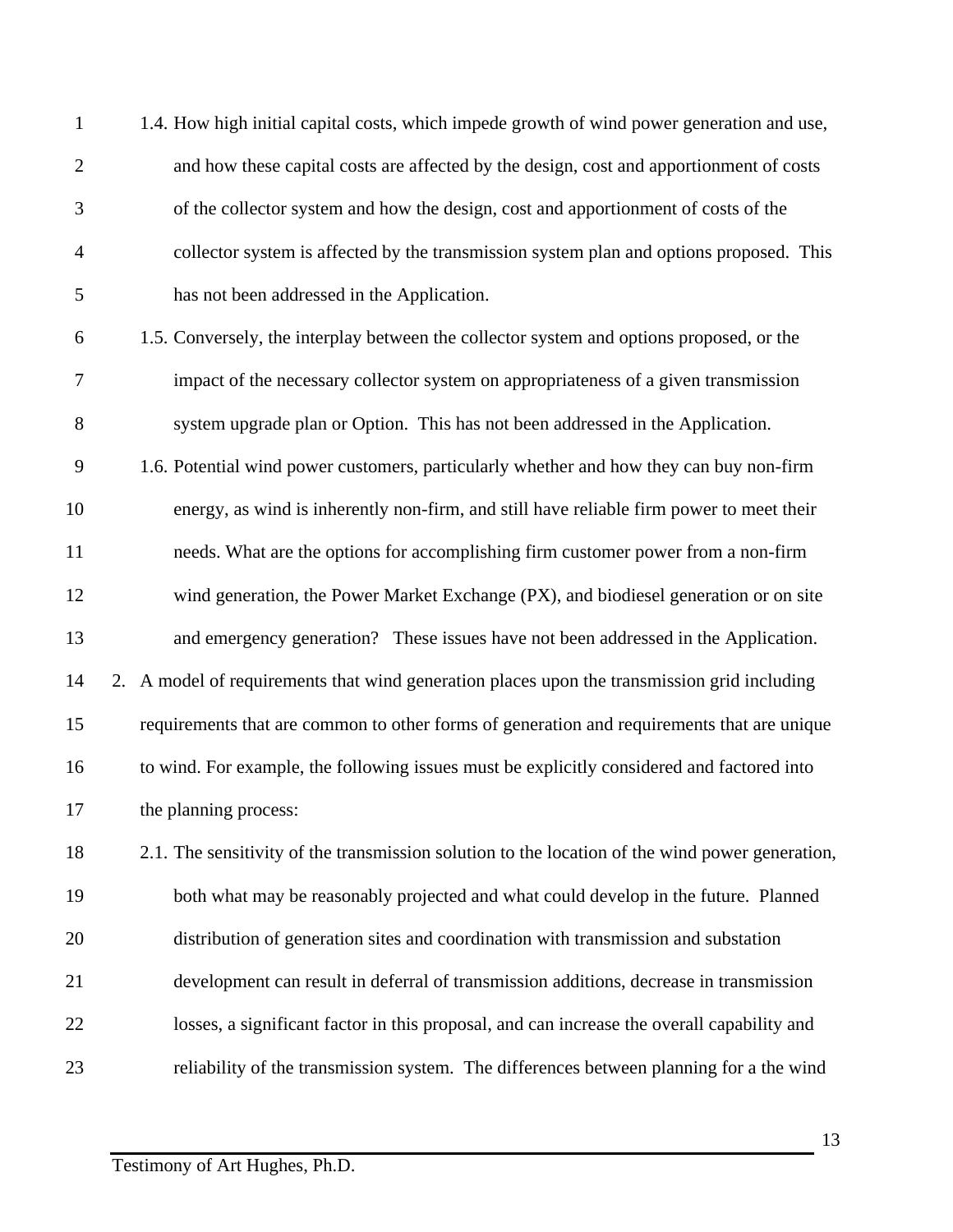| $\mathbf{1}$   | generation and planning transmission for a new coal plant are significant, and are          |
|----------------|---------------------------------------------------------------------------------------------|
| $\mathfrak{2}$ | somewhat subtle in that in that the location, and size of a potential new coal plant are    |
| 3              | definable, but this is not so for wind. Commercial viability requirements are common        |
| $\overline{4}$ | for both types of generation, although commercial viability of wind power may be more       |
| 5              | dependent on the nuances of the transmission system than is the case for a central station  |
| 6              | This has not been addressed in the planning process, and the fact that it has not<br>plant. |
| $\tau$         | been addressed permitted the Applicants to advocate Option 1 a few weeks ago and yet        |
| 8              | Option 1 does not by the Applicants own statements satisfy there new improved               |
| 9              | assumptions of wind generation locations.                                                   |
| 10             | 2.2. The issue of how wind with its inherently non-firm nature will compete electrically,   |
| 11             | contractually, and economically on the on the grid with other power sources must be         |
| 12             | defined and analyzed. For example, the Applicants must show MISO plans to handle            |
| 13             | non-firm wind power transmission needs without what are effectively punitive economic       |
| 14             | penalties by requiring wind power to contract and pay for transmission rights whether       |
| 15             | not the wind is blowing. Given the anticipated tariff changes and the uncertainty of        |
| 16             | impacts on wind, the Applicant should either request that the decision on the               |
| 17             | transmission to be delayed until MISO has laid out a plan, or develop and select a          |
| 18             | transmission plan or Option that minimizes as far as possible the commercial risk to the    |
| 19             | wind power generators and customers of possible MISO decisions in this area. The            |
| 20             | Applicants and Commission should remember that the wind power generators and users          |
| 21             | are the Applicant's customers and no engineering plan that does not definably meet the      |
| 22             | customers' needs should be accepted - ever. The Commission must also recognize its          |
| 23             | responsibility to the rate payers and the public interest $-$ if it cannot assure through   |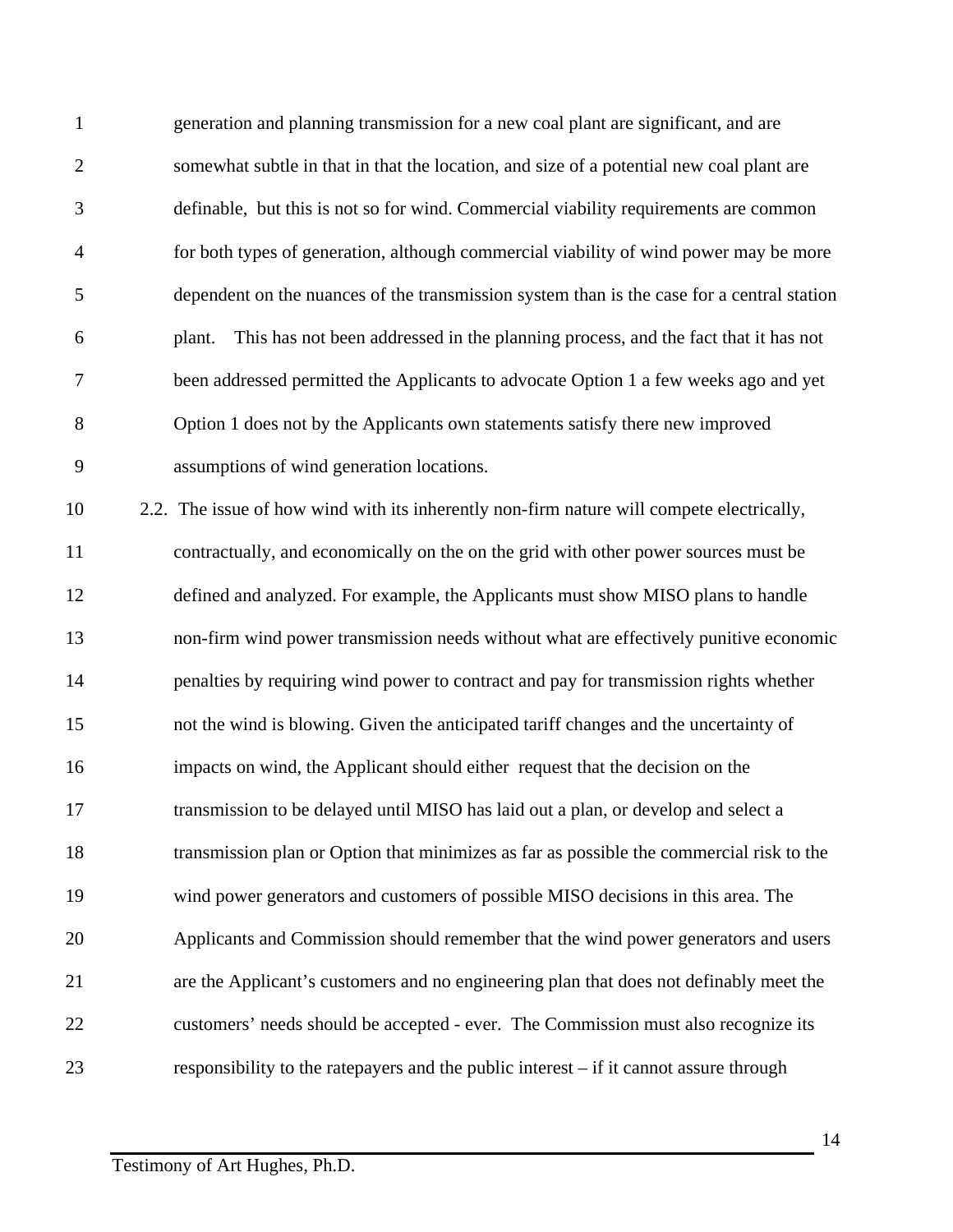| $\mathbf{1}$   |       | permit conditions and its Order that the transmission plan selected best nurtures wind    |
|----------------|-------|-------------------------------------------------------------------------------------------|
| $\mathfrak{2}$ |       | development on Buffalo Ridge, best supports the diverse needs of the 825MW of wind        |
| 3              |       | as established in the application's need statement, it should delay its decision until    |
| $\overline{4}$ |       | uncertainties are resolved or deny the permit. To do otherwise is not supportable due to  |
| 5              |       | the evidence of material uncertainties of wind development shown in this proceeding.      |
| 6              |       |                                                                                           |
| 7              | Q:    | What do you mean when you use the phrase "nurture wind development."                      |
| 8              |       |                                                                                           |
| 9              | $A$ : | There are may aspects to this that range far beyond creating room on the grid to ship the |
| 10             |       | generated power including for example reasonable interconnection in terms of cost and     |
| 11             |       | accessibility; reasonable cost and contract terms for transmission right of way, general  |
| 12             |       | support of small and entrepreneurial wind developers who provide greater economic         |
| 13             |       | benefits to host communities; ensuring that the transmission supports the potential needs |
| 14             |       | of wind power users so that supplier – customer relationships can be formed. Wind         |
| 15             |       | because of its unique non-firm characteristics may actually require a conceptually closer |
| 16             |       | integration with transmission planning that do other generation sources.                  |
| 17             |       |                                                                                           |
| 18             | Q:    | What should criteria for evaluating and selecting transmission options include?           |
| 19             |       |                                                                                           |
| 20             | A:    | Based on issues such as the ones introduced in this my testimony, the criteria for        |
| 21             |       | evaluating and selecting transmission options should include, but not be limited to:      |
| 22             |       |                                                                                           |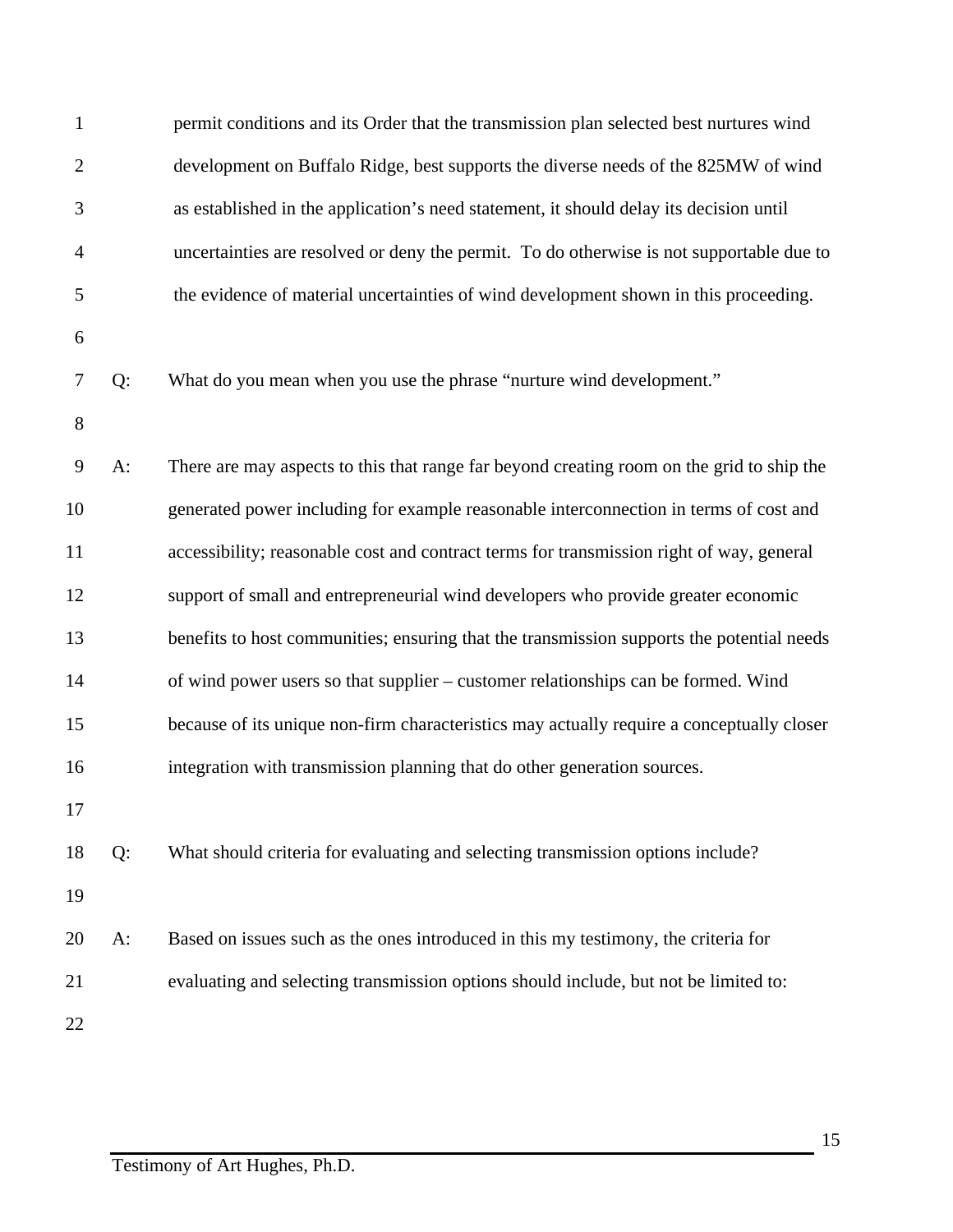| $\mathbf{1}$   | 1. Benefits. How well does the proposed option meet the intent of the mandate to nurture a     |
|----------------|------------------------------------------------------------------------------------------------|
| $\mathbf{2}$   | wind power in Minnesota, in this case focusing on Buffalo Ridge generation industry? More      |
| 3              | specifically, this criteria will include:                                                      |
| $\overline{4}$ | 1.1. How well does the proposed option meet the needs of present and future wind power         |
| 5              | generators, developers and owners to export power to market when it is available, when         |
| 6              | the wind is blowing, without undue or punitive costs for transmission right of way.            |
| 7              | 1.2. How well does the plan support the needs of potential customers of wind power to use      |
| 8              | wind energy as a base but ensure complementing power sources at periods of low wind.           |
| 9              | 2. Costs. Contain the costs, which may or may be borne by Minnesota ratepayers based upon      |
| 10             | future PUC decisions, and which in any event will be born by ratepayers in some manner and     |
| 11             | not by Xcel. Most particularly how well does a given proposal contain initial capital costs of |
| 12             | connecting the generation to the transmission where that cost can be determinative of a        |
| 13             | project's economic viability? Dan Juhl has testified to this and a report authored by his      |
| 14             | DanMar Associates has been entered into evidence.                                              |
| 15             | 3. Uncertainty. How well does the selected option meet:                                        |
| 16             | 3.1. Uncertainty in the location and volume of future wind generation. The nature of wind      |
| 17             | generation is changing and therefore has many future uncertainties. Ex. 633, Wind              |
| 18             | Power for Pennies, Technology Review, July/August 2002.                                        |
| 19             | 3.2. Unknowns in tariffs, and contracts for inherently non-firm wind power generation.         |
| 20             | 3.3. Possible variation in the characteristics power markets in general and wind power in      |
| 21             | particular due, for example, to potential of retail deregulation of power markets.             |
| 22             | 3.4. Inherent, but predicable future competition from Dakota coal fired generation and other   |
| 23             | sources including Dakota wind.                                                                 |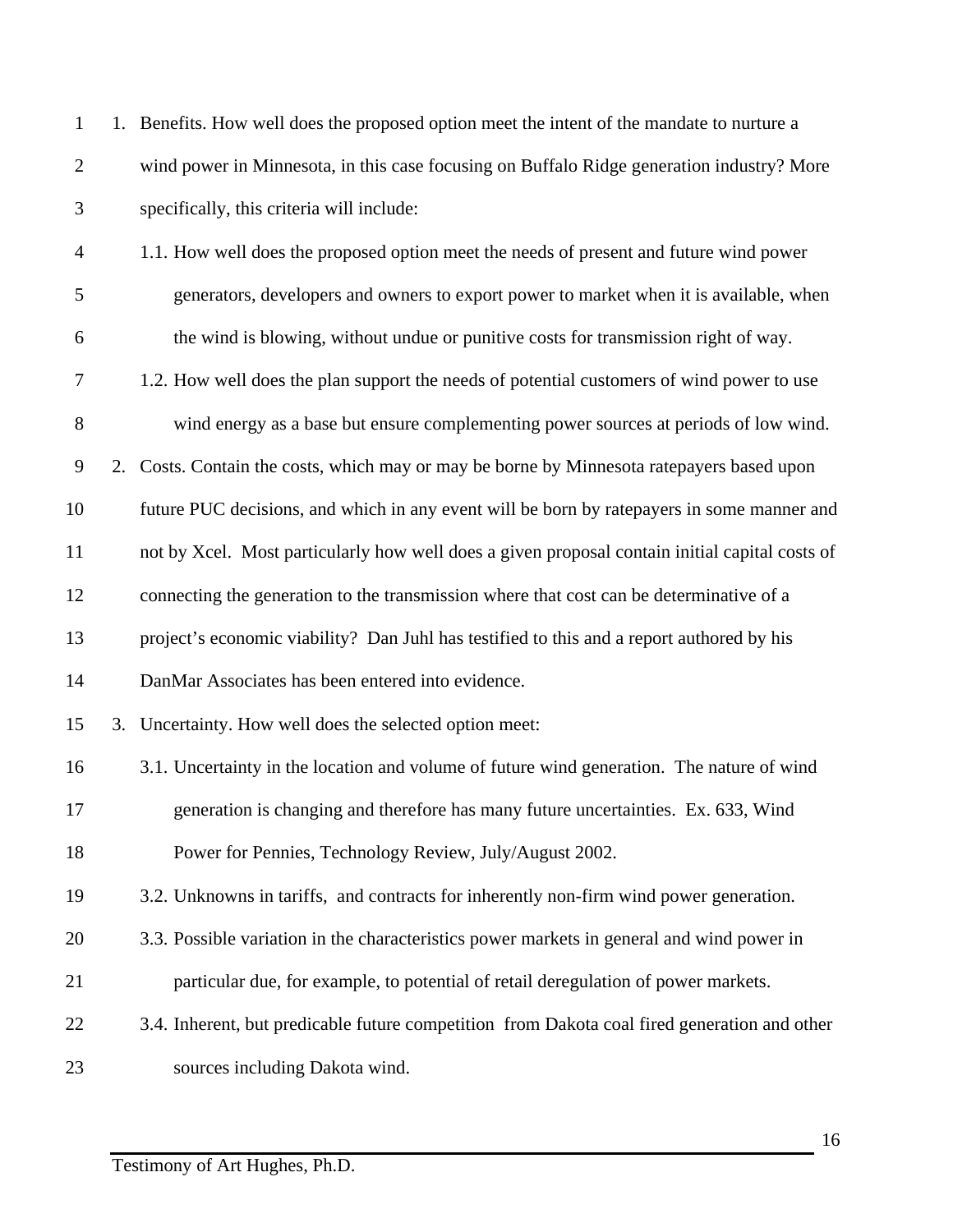| $\mathbf{1}$   | 4.                                                                                               | Strategic flexibility through the importance of correct choice in the first instance Perhaps           |
|----------------|--------------------------------------------------------------------------------------------------|--------------------------------------------------------------------------------------------------------|
| $\overline{2}$ |                                                                                                  | the most important criteria of all is to the necessity of selecting an option that will not lock into  |
| 3              |                                                                                                  | incorrect trends based on the lack of comprehensiveness and rigor in the application studies. The      |
| $\overline{4}$ |                                                                                                  | system that is chosen represents an irretrievable commitment of resources to a given path, and         |
| 5              |                                                                                                  | for this reason the choice of path at this point is important, as is flexibility of the option to meet |
| 6              | both anticipated needs and correct for the unanticipated. In other words, the selected plan must |                                                                                                        |
| 7              | be able to accommodate the future uncertainties some of which may be understood or even          |                                                                                                        |
| $8\,$          | quantified with a more complete study and some of which are truly imponderables at this time.    |                                                                                                        |
| $\mathbf{9}$   |                                                                                                  |                                                                                                        |
| 10             |                                                                                                  | <b>Analysis</b>                                                                                        |
| 11             | Q:                                                                                               | Have you analyzed the testimony, exhibits and documentation, Information Request                       |
| 12             |                                                                                                  | responses and provided by the applicants both with respect to how well Option 1-H                      |
| 13             |                                                                                                  | performs relative to the other options, and on how well it meets the needs in an absolute              |
| 14             |                                                                                                  | sense, as claimed by the Applicant in its need statement?                                              |
| 15             |                                                                                                  |                                                                                                        |
| 16             | $A$ :                                                                                            | Yes.                                                                                                   |
| 17             |                                                                                                  |                                                                                                        |
| 18             |                                                                                                  | <b>MW</b> and Associated Cost Calculations                                                             |
| 19             |                                                                                                  |                                                                                                        |
| 20             | Q:                                                                                               | Provide an overall assessment of the Application in this area applicable to Option 1-H                 |
| 21             |                                                                                                  | based upon the Application, and the testimony and exhibits related to Option 1-H.                      |
| 22             |                                                                                                  |                                                                                                        |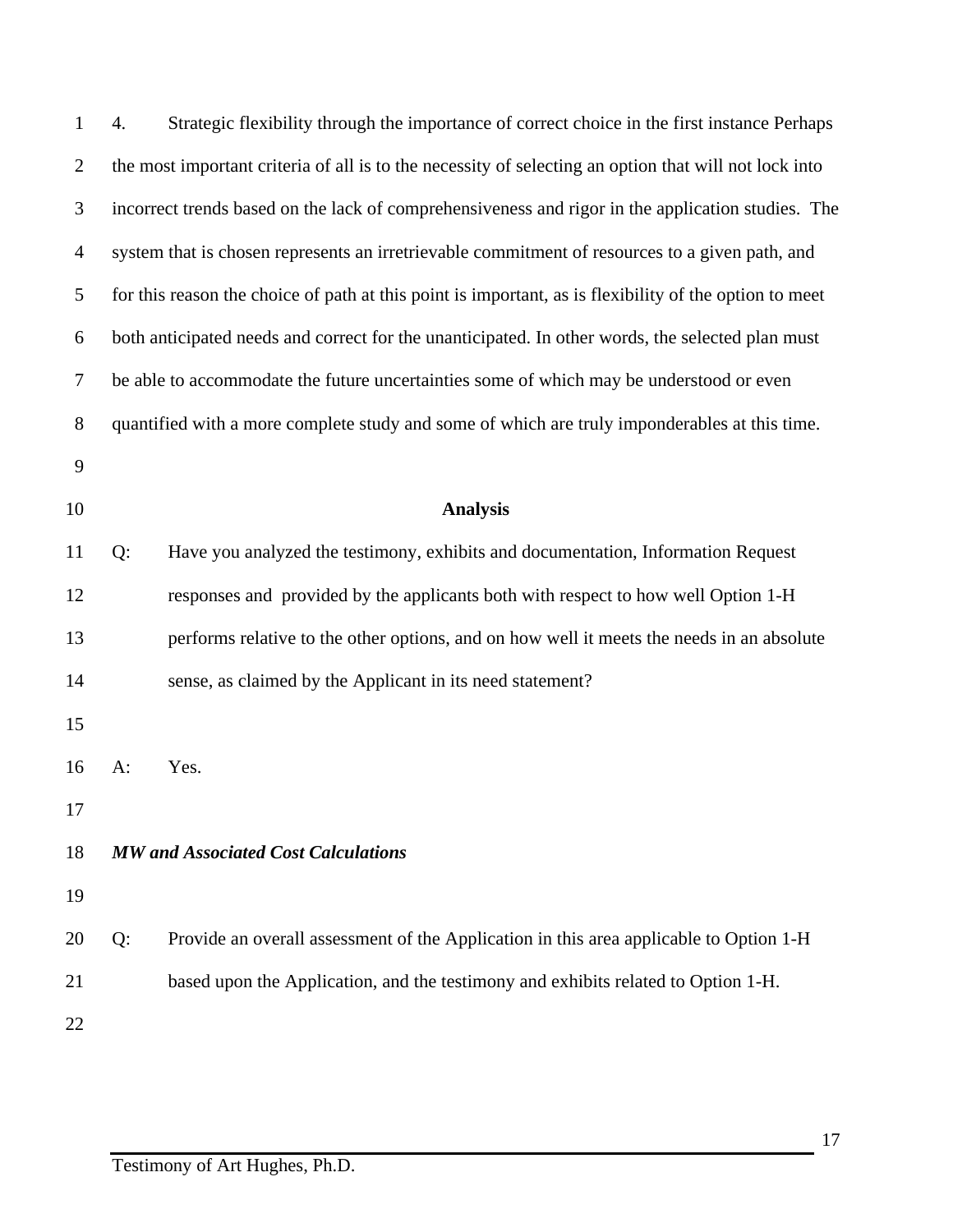| $\mathbf{1}$   | $A$ :                      | The application studies, used as the basis for those replicated separately for Option 1-H,        |
|----------------|----------------------------|---------------------------------------------------------------------------------------------------|
| $\overline{2}$ |                            | also reflected in Exhibits 51-57, were shoddy, unprofessional and clearly wrong in this           |
| 3              |                            | important area. Despite my professional opinion, as expressed in my Prefiled Direct six           |
| $\overline{4}$ |                            | weeks ago and my oral testimony nearly one month ago, regarding their unsubstantiated             |
| 5              |                            | and erroneous basis for this project's loss and cost calculations, the Applicant has neither      |
| 6              |                            | meaningfully attempted to refute my previous statements on why their loss calculations            |
| 7              |                            | are biased and materially flawed, nor make the appropriate corrections and redone the             |
| $8\,$          |                            | studies. This is an important area for a number of reasons:                                       |
| $\overline{9}$ | 1.                         | The MW loss costs are material with respect to the difference in costs between the options,       |
| 10             |                            | and thus the MW loss costs may well determine the least cost option.                              |
| 11             |                            | 2. MW losses in a general way reflect the robustness of the solution and thus correct modeling    |
| 12             | and analysis is important. |                                                                                                   |
| 13             |                            |                                                                                                   |
| 14             |                            | It is purely an issue of engineering modeling and fact. For example, the Applicant's must explain |
| 15             |                            | in detail why all options have total MW losses hundreds of MW higher at 70% load than at peak     |
| 16             |                            | or 100% load if their study results are to have any credibility in this area. Applicants have not |
| 17             |                            | done so, despite specific information requests. Such a counter intuitive result indicates either  |
| 18             |                            | that there are unique conditions that need to be explained or that substantive errors in the      |
| 19             |                            | modeling exist that must be corrected                                                             |
| 20             |                            |                                                                                                   |
| 21             | Q:                         | Please restate the primary errors in the Applicants MW loss calculations that they                |
| 22             |                            | repeated when they made the calculations for Option 1-H using the original erroneous              |
| 23             | assumptions.               |                                                                                                   |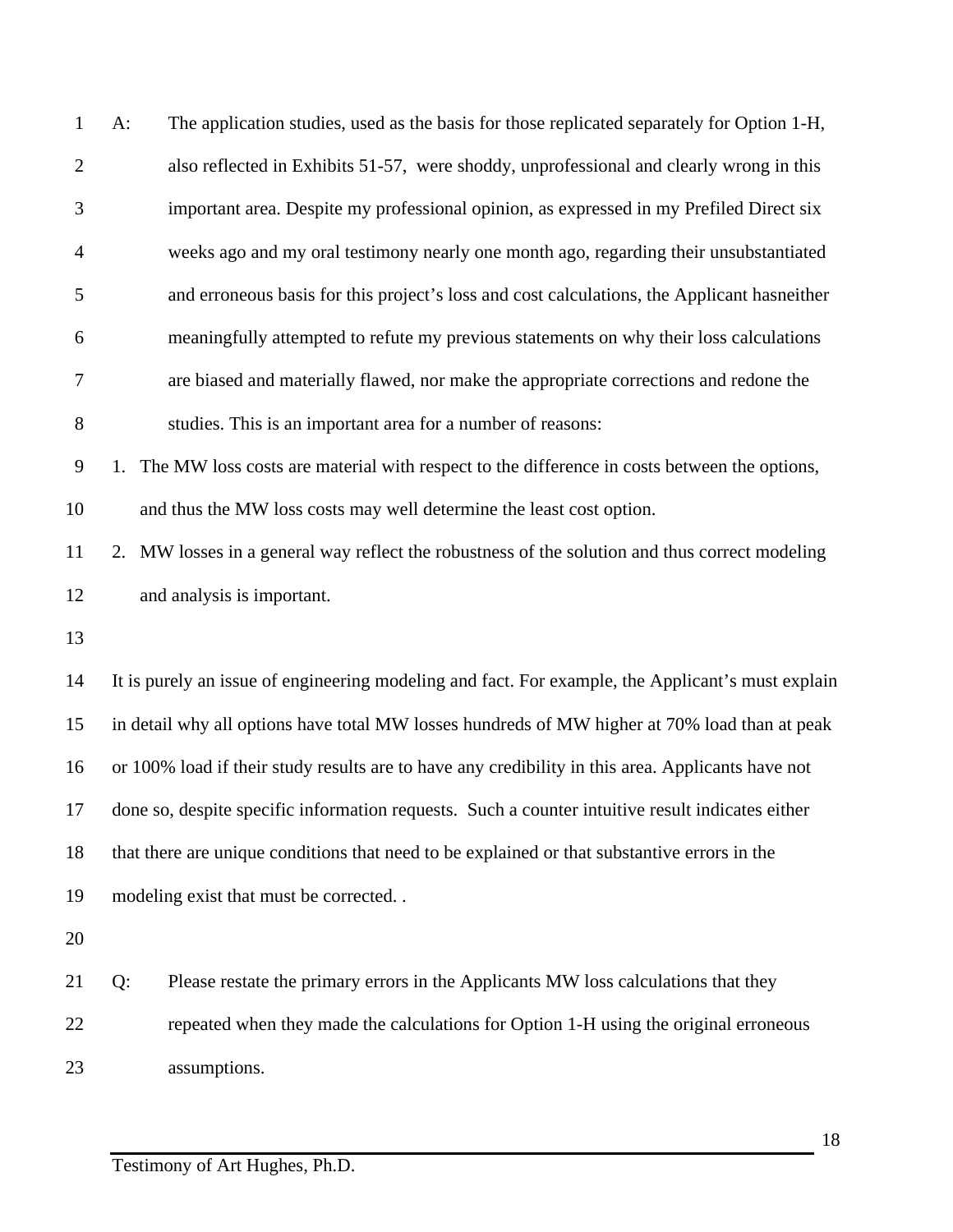A: These errors specifically include: 1. Not reducing the wind power generator nameplate rating by an appropriate factor such as the 0.3 used in my prior testimony to account for the intermittent nature of the source wind energy when considering MW losses. Using incorrect assumptions or using these assumptions inconsistently for the NDEX (North Dakota MW Exports). The applicants used the maximum possible export without ensuring 8 that there was sufficient transmission to handle this export under the conditions modeled as clearly demonstrated by the material preexisting limit violations shown in the TLTG tables. Corrections to these limit violations would have tended to reduce the MW loses in addition to removing the limit violations especially for high export conditions especially for Option 3. Despite requests from PIN and the EQB for modeling based on a more reasonable number, 13 Xcel has refused to complete the modeling. The EQB, in IR-2-21 asked: Please provide at least one year of historical data for the actual values of the North Dakota Export (NDEX) flow. This could be in the form of a flow duration curve. Develop and present an annual average hourly value for these flows. Ex. 634, EQB IR 2-21. The EQB stated at the Prehearing Conference that MAPP set this number at 1,000 MW, which Xcel was ordered to verify. If this is the case, the impact on loss calculations the impact is very material as at this export level and peak load Option 3 was very attractive in this area. 2. Failing to correctly model the variation of load and export levels during the daily and yearly cycles. Specifically: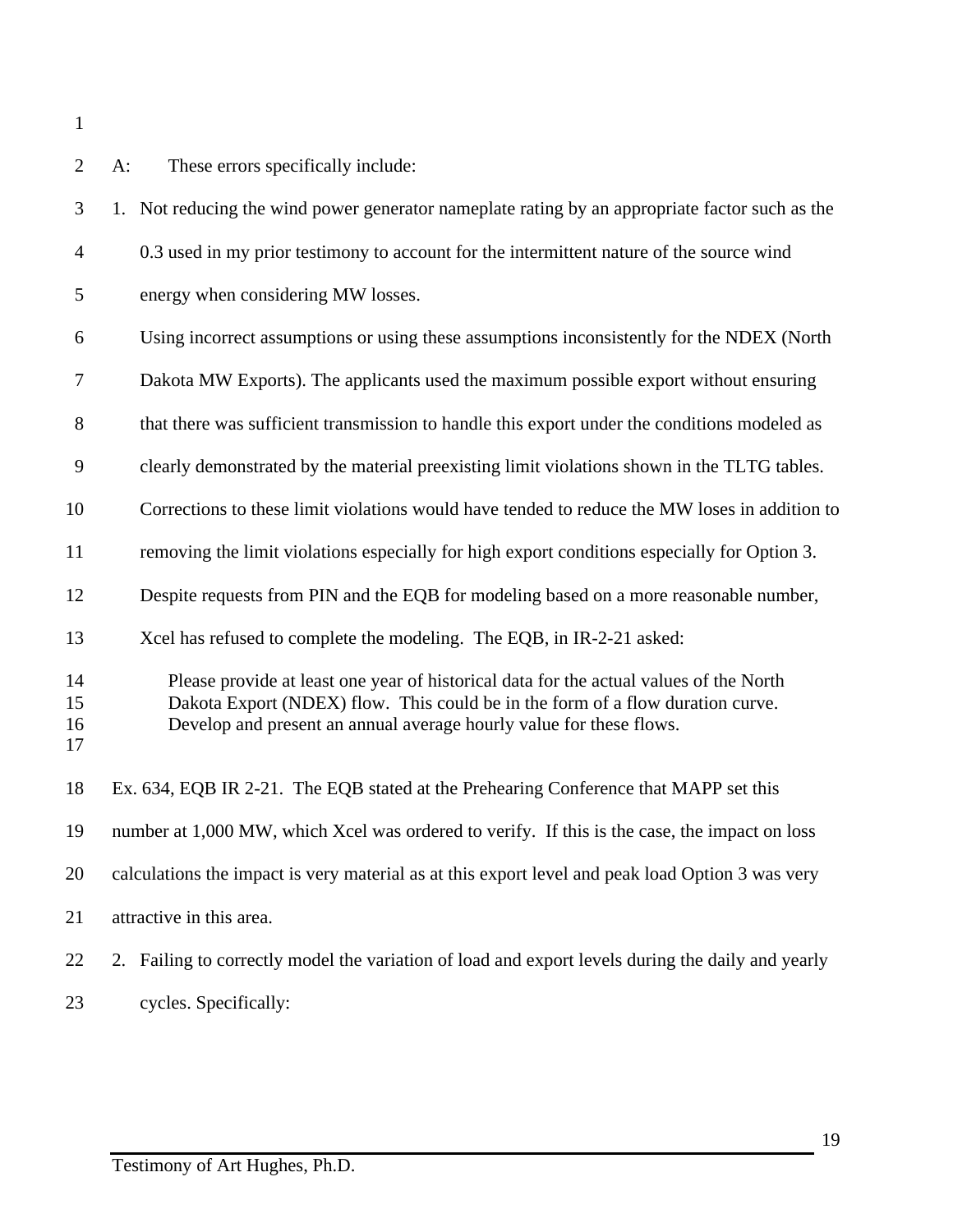| $\mathbf{1}$ | 2.1. The load variations were modeled by reducing all calculated MW losses by a common        |
|--------------|-----------------------------------------------------------------------------------------------|
| $\mathbf{2}$ | factor (0.3). Since load variation and its total impact on losses are "well behaved," in      |
| 3            | other words they change somewhat predictably, this may not be too unreasonable.               |
| 4            | 2.2. Use of the maximum NDEX, (ND MW exports, for all non-peak conditions is a major          |
| 5            | error. Exports can and normally do change materially during the daily and yearly load         |
| 6            | cycles, as the 1,000 MW MAPP figure claimed by the EQB shows.                                 |
| $\tau$       |                                                                                               |
| $8\,$        | Q:<br>What, in your expert engineering opinion, would have been the probable effects of the   |
| 9            | Applicants using correct modeling and performing appropriate analysis in the area             |
| 10           | outlined in the previous response.                                                            |
| 11           |                                                                                               |
| 12           | In my opinion modeling using more accurate assumptions and the subsequent analysis<br>$A$ :   |
| 13           | would have had a number of material impacts including:                                        |
| 14           | 1. Reducing total construction costs by approximately 75% for each Option. This is shown in   |
| 15           | the TLTG tables by subtracting the base costs and the incremental costs required to eliminate |
| 16           | preexisting conditions. Commingling preexisting limit violations caused or at least           |
| 17           | exacerbated by the NDEX modeling with the 400MW mandated wind power transmission              |
| 18           | needs greatly distorts the analysis. For example, with a much reduced total cost due to the   |
| 19           | removal of the cost of fixing the preexisting conditions:                                     |
| 20           | 1.1. MW loss costs become a very significant part of the total costs and perhaps the dominant |
| 21           | part of the cost differential between options.                                                |
| 22           | 1.2. The collector system cost becomes a very material, perhaps even dominant, part of the    |
| 23           | total cost of building infrastructure to export wind power. Based upon this, not including    |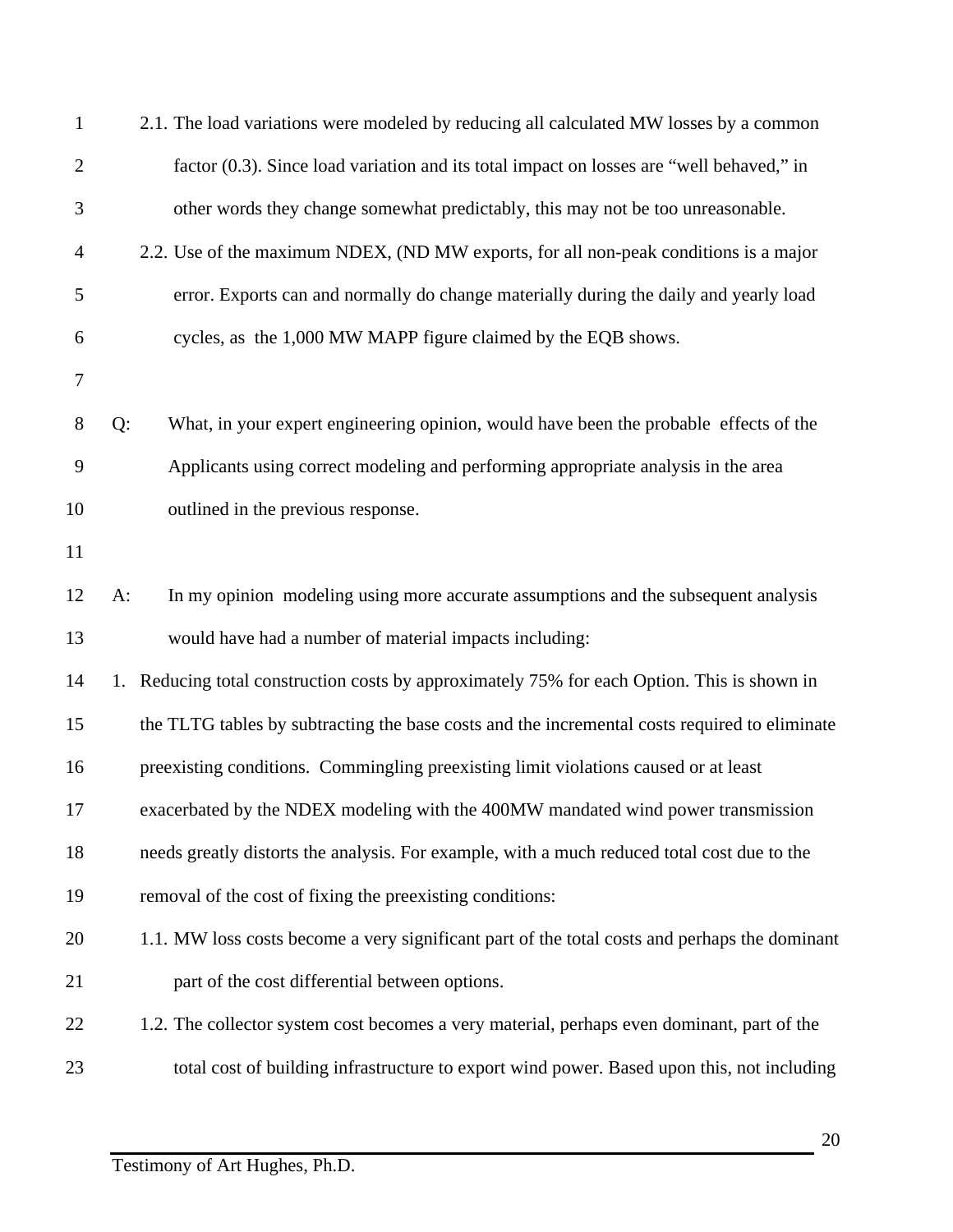| $\mathbf{1}$   | the collector system in an integrated plan is just plain bad engineering. It is not            |
|----------------|------------------------------------------------------------------------------------------------|
| $\mathfrak{2}$ | supportable since it is effectively moving money from the collector system (which is           |
| 3              | essential for wind power) to meeting preexisting conditions not caused by wind                 |
| $\overline{4}$ | generation. (Note any argument that the existing wind is a material cause of the               |
| 5              | preexisting conditions is a fallacy as the preexisting wind generation is an extremely         |
| 6              | small part of the total existing power generation and flows in the area.)                      |
| $\tau$         | 2. Materially reduced or even eliminated the MW loss cost penalty assessed against Option 3    |
| $8\,$          | versus Option 1 and possibly even Option 1-H.                                                  |
| 9              | 3. The most important impact of removal of the study distorting errors such as high export and |
| 10             | associated preexisting limit violations is that it would have permitted a focus on the genuine |
| 11             | needs of the wind generation. This focus was diverted. For example, in my judgment such a      |
| 12             | focus would clearly show that the central or dominant 345 kV component of Options 1 and 1-     |
| 13             | H are driven more by high MW export that causes or at least exacerbates the preexisting        |
| 14             | conditions rather than addressing the needs of the mandated wind generation, the purported     |
| 15             | purpose of this applicaiton.                                                                   |
| 16             | In summary, comprehensive and rigorous studies with reasonable assumptions based in fact are   |
| 17             | needed to look at the needs of wind generation as a potential business with suppliers or       |
| 18             | generators and customers rather than looking at the transport, transmission component only.    |
| 19             |                                                                                                |
| 20             | Specific Comments on Option 1-H Supporting Documents and Mr. Gonzalez' Testimony               |
| 21             |                                                                                                |
| 22             | Briefly describe how the responses are organized and why this organization was used.<br>Q:     |
| 23             |                                                                                                |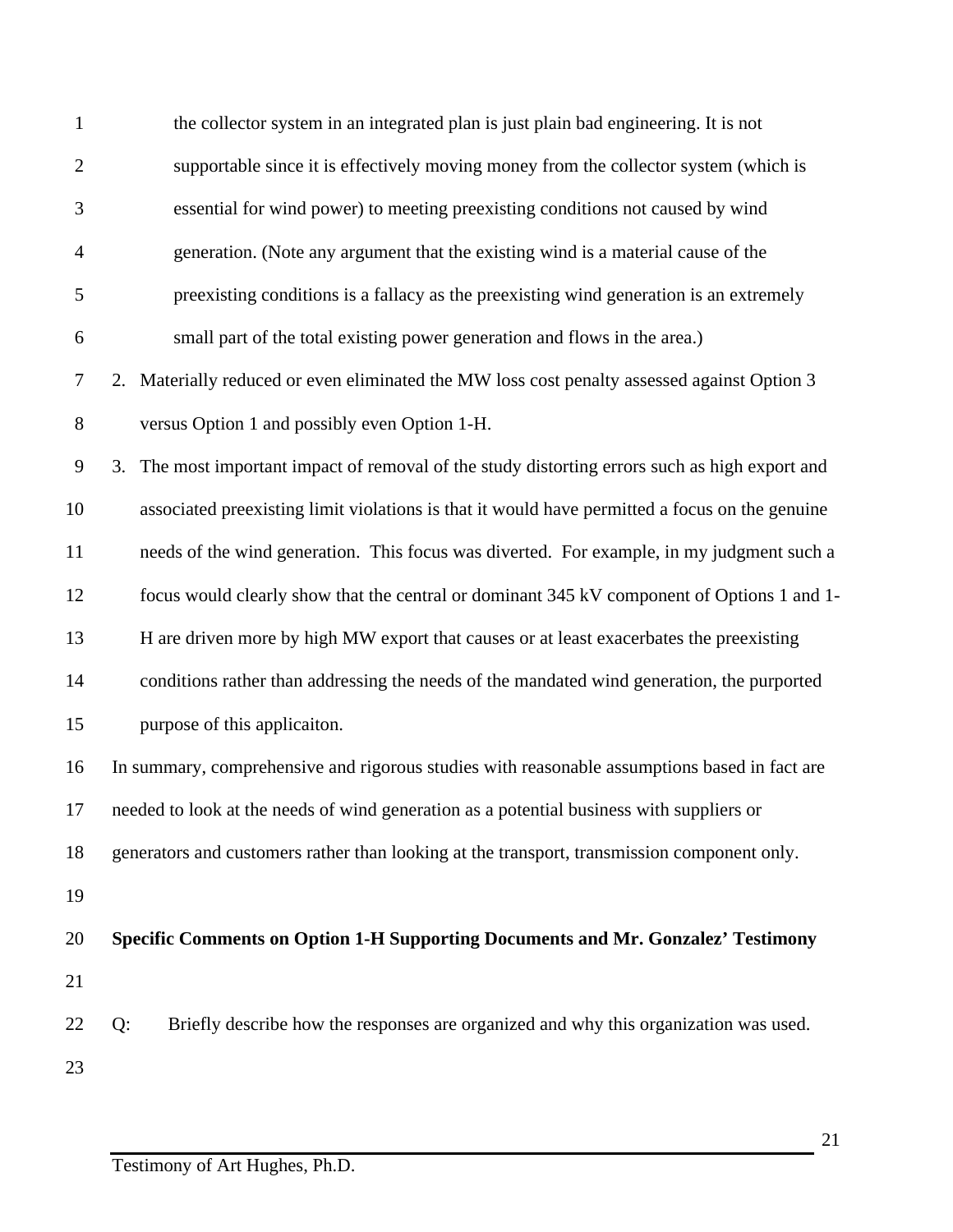| 1              | $A$ : | Most of the responses to Mr. Gonzales' testimony, the documents for Option 1-H and the        |
|----------------|-------|-----------------------------------------------------------------------------------------------|
| $\overline{2}$ |       | IR responses has been organized or grouped into "generic" responses elsewhere in this         |
| 3              |       | testimony. Organizing the material item by item in this response would be fragmentary         |
| 4              |       | and overlapping especially where rebuttal to the IR responses was required.                   |
| 5              |       |                                                                                               |
| 6              | Q:    | Is the use of the use of the term Hybrid appropriate to describe Option 1-H (page 1, Line     |
| 7              |       | 11 through 13 of Mr. Gonzales Testimony)?                                                     |
| $8\,$          |       |                                                                                               |
| 9              | $A$ : | Option 1-H is not a hybrid, which is a fusion of or a cross between items, but rather it is a |
| 10             |       | nominal variation of Option 1 that adds one line from Option 3. This distinction is           |
| 11             |       | important for two reasons – characteristics and limitations. Option 1-H has the same          |
| 12             |       | underlying characteristics and the same basic limitations of Option 1, and it does not        |
| 13             |       | merge with or draw from the core strengths from the two other options building on             |
| 14             |       | strengths and removing negative characteristics and limitations                               |
| 15             |       |                                                                                               |
| 16             | Q     | Do you agree with Mr. Gonzales description of the conceptual differences between              |
| 17             |       | Option 1-H and previous Options 1 and 3 (Page 3, line 10 forward).                            |
| 18             |       |                                                                                               |
| 19             | $A$ : | No. Modeling half the wind generation in the North end of Buffalo Ridge rather than           |
| 20             |       | 100% in the South is a different modeling assumption and not a conceptual difference in       |
| 21             |       | the solution plans or Options. While this terminology may seem to be unimportant, it is       |
| 22             |       | very important for two reasons:                                                               |
|                |       |                                                                                               |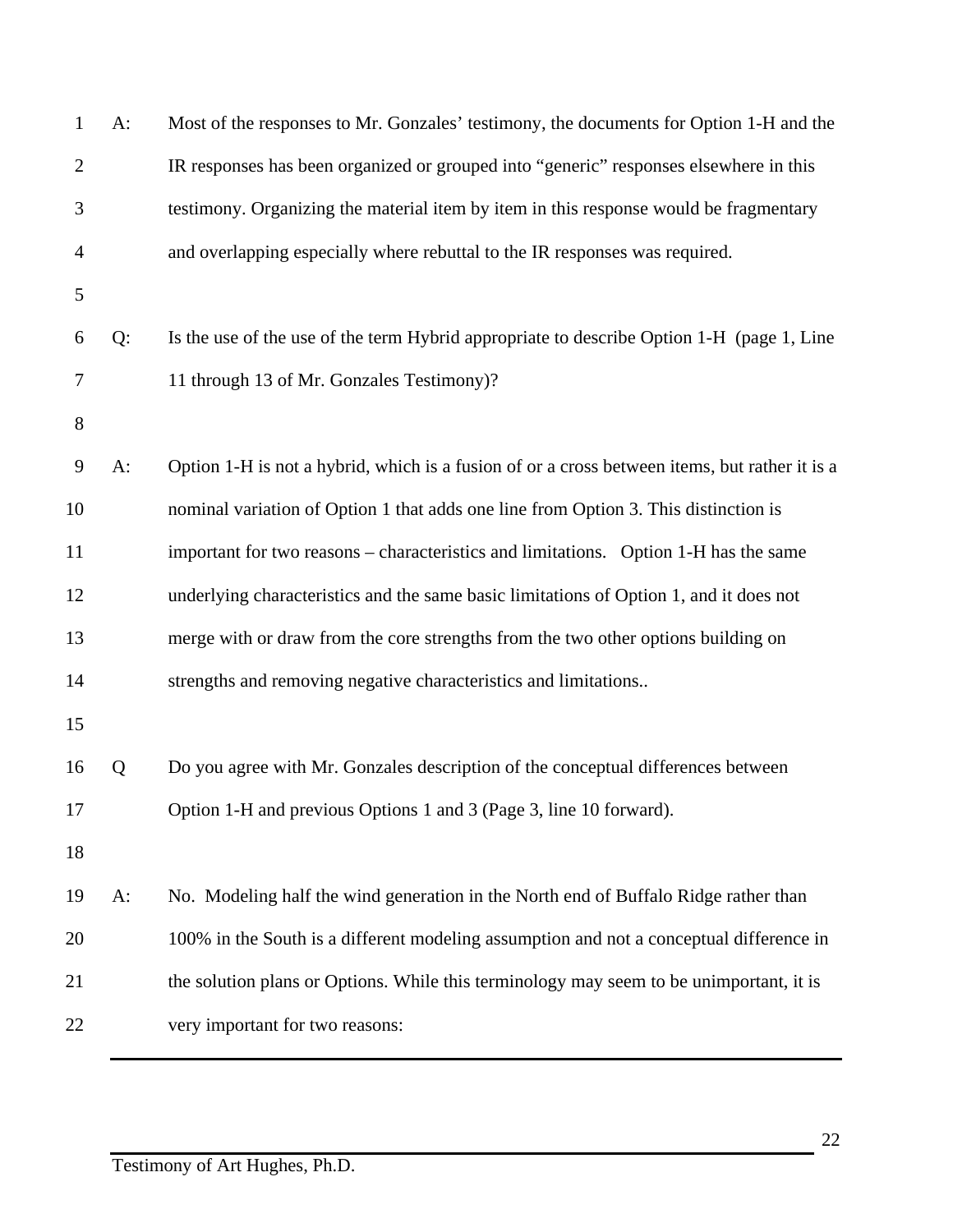1. There are always many assumptions made in performing transmission-planning studies, for example, the modeling of the generation and MW export patterns. Why are these patterns selected? Why are they appropriate to the studies? All these are important questions that the applicants did not document in their reports and which Xcel refuses to answer when challenged in Information Requests. This is a major weakness in the Applicants studies as shown, for example, in how Intervenors, and not the Applicant, were shouldered with the Burden of Proof and held responsible for identifying and documenting errors in the MW loss evaluation modeling assumptions. Rigorous definitions and documentation of the assumptions would in all likelihood have highlighted these errors before the studies were performed, saving all parties effort and expense and producing a credible result. 2. There are major conceptual differences between Option 3 on the one hand, and Options 1 and 1-H on the other, that are not identified and described by the Applicants. This lack of

 conceptual clarity appears to have let the conceptually most attractive option slip through the cracks and not be identified and studied. More specifically: Option 1 and Option 1-H are conceptually centered around strengthening the 345 kV system south of Buffalo Ridge, and east of Sioux Falls, and then providing radial feeds from the Buffalo Ridge wind generation to connect to this 345 kV system. The line to west White in Option 1-H is conceptually similar, and is a parallel path flow because as it connects to the 345 kV system earlier where the MW flow is southward before it turns east through Lake field. Conceptually, it is odd that for Options 1 and 1-H transmission is primarily built south and west of Buffalo Ridge when a primary need and purpose is to ship Buffalo Ridge wind power northeast to the Twin City load center? While such an approach may be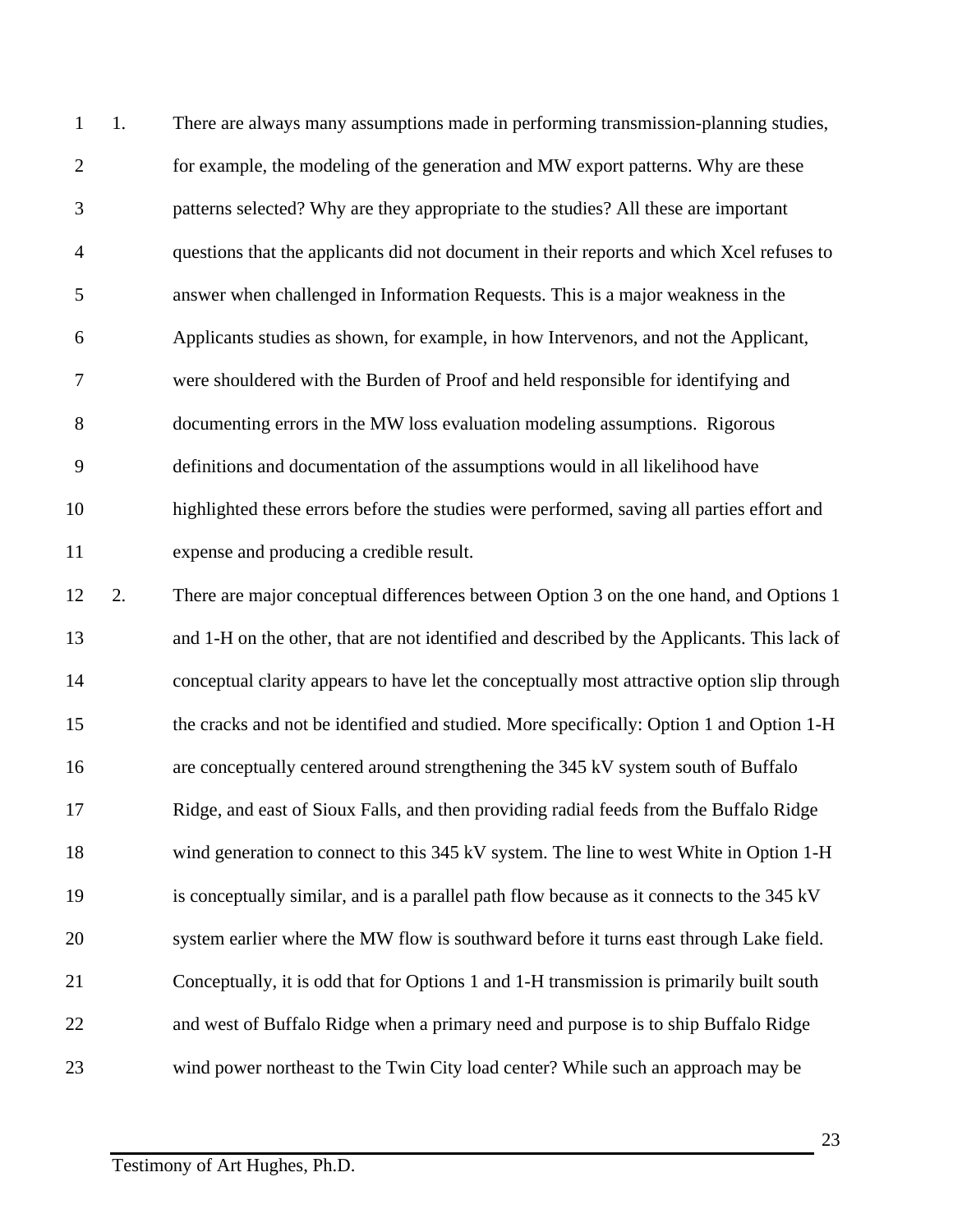tactically acceptable and even low cost, it lacks the strategic vision that would have become apparent if the Applicants had considered a long term time line rather than concentrating on one near term point in time during their transmission studies. For example, Option 1-H ships more than 250 MW west to White and then constructs new transmission to enable this power to flow back east on a parallel path further south at Lakefield and then possibly flow northeast. Could this new construction be reduced if this 250 plus MW had flowed directly northeast initially rather than taking the "scenic route" west to White, south to Sioux Falls, east to Lakefield? Similar statements could be made for the 200 MW from south Buffalo Ridge towards Lakefield. 3. Option 3, on the other hand, is conceptually oriented towards strengthening the 115 kV and 161 kV system in the Buffalo Ridge area and potentially providing outlets towards the northeast, towards the Twin City load center. There are anomalies that do not fit this concept in Option 3 such as the line towards White that is common to both Options 3 and 1-H. However, Option 3 does conceptually begin, and only begin, to develop a solution form that is intuitively correct in strategically strengthening the electrical system directly between the wind generation and its primary load center. 4. It is most curious that no option was considered that stated conceptually that directly

 strengthening the electrical system between the wind generation at Buffalo Ridge and the Twin City load center was its focus. I surmise that the high North Dakota MW exports and the commingling of the preexisting conditions clouded the issue that appears so conceptually clear and attractive. Such a conceptually direct approach has many possible attractions, as will be explained elsewhere since such a direct electrical path reduces the 23 potential cost, congestion, and competition of the MISO controlled 345 kV system that is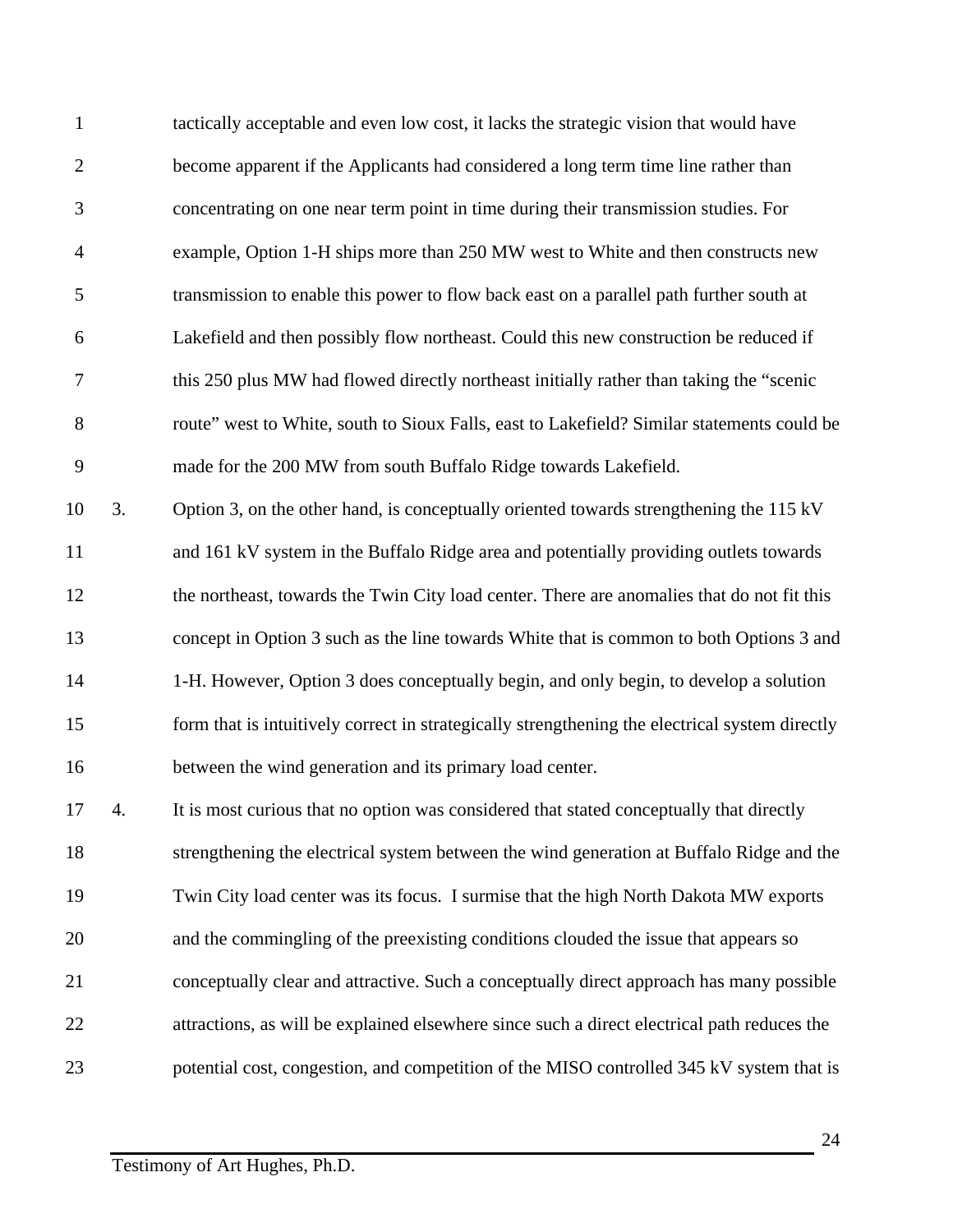| 1              |       | a corridor for export of Dakota power that now must support wind power exports as          |
|----------------|-------|--------------------------------------------------------------------------------------------|
| $\overline{c}$ |       | well. More direct electrical routes towards the northeast create strategic flexibility for |
| 3              |       | the wind generators and their customers. It also reduces the potential impact of terrorist |
| $\overline{4}$ |       | action of taking out key transmission stations, which would be an attractive target for    |
| 5              |       | terrorists further attempting to damage the US economy. However, because the Phase II      |
| 6              |       | bulk power transfer part of the SW Minnesota study has not been completed, it is not       |
| 7              |       | appropriate to include a bulk power transfer component in this proposal supposedly "for    |
| $8\,$          |       | wind."                                                                                     |
| 9              | Q:    | Are things as conceptually important and as simple as outlined in your previous response   |
| 10             |       | where you clearly differentiate the conceptual basis for Options 1 and 1-H and for Option  |
| 11             |       | 3? If so would it be simple to develop an Option that reflected your thoughts?             |
| 12             |       |                                                                                            |
| 13             | $A$ : | Yes, things are that conceptually simple and important. And no, it is not easy to suggest  |
| 14             |       | the components and other details of a solution option that reflects these concepts.        |
| 15             |       | Specifically:                                                                              |
| 16             | 1.    | The conceptual simplicity and importance can be seen by a review of Wind Power for         |
| 17             |       | Pennies, Ex. 633 which introduces the beginnings of a vision of how wind generation        |
| 18             |       | now, can lead towards applied fuel cell technology later, and overall development of       |
| 19             |       | related industry in the future. Over time this has the cumulative potential to materially  |
| 20             |       | change the economic - carbon use trade off that carries high secondary costs to society.   |
| 21             |       | Developing and supporting the wind industry correctly is a required first step.            |
| 22             | 2.    | The difficulty in developing a viable Option to implement the concepts that have been      |
| 23             |       | introduced has many forms. There is much complexity including the complex nature of        |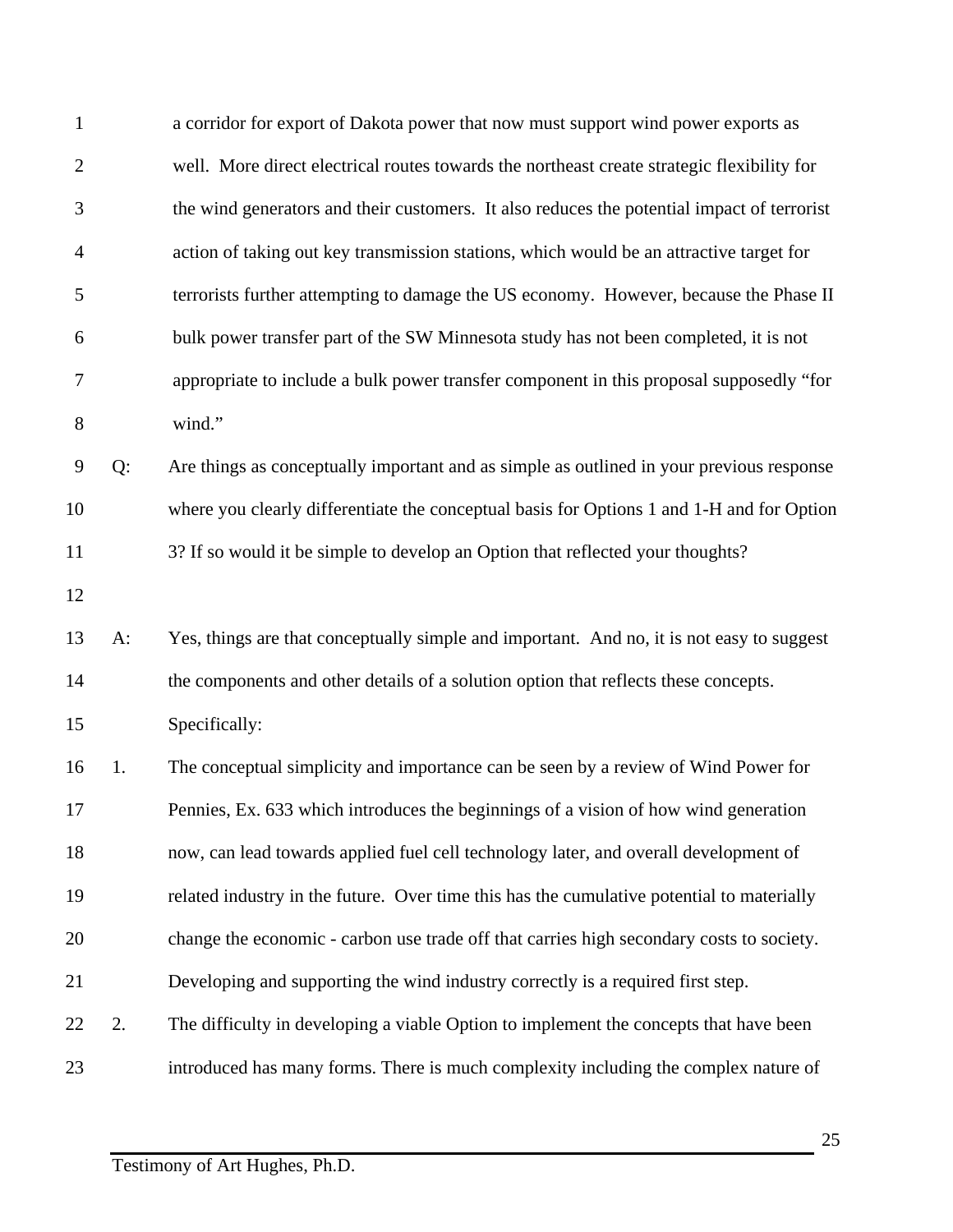| $\mathbf{1}$   | the power system itself, the large amount of data, the range of operating conditions       |
|----------------|--------------------------------------------------------------------------------------------|
| $\overline{2}$ | effected by out of service transmission and generation/export patterns, and the need for   |
| 3              | specialized analysis tools. For example, when conceptually considering the flow of power   |
| $\overline{4}$ | towards the Twin Cities from Buffalo Ridge, actual flows on some lines in the area may     |
| 5              | under some conditions actually be away from the twin cities. When we state wind            |
| 6              | generation MW flows towards the Twin City load area we were talking of incremental or      |
| 7              | change MW inflows. Considering the Twin City area as the load center and Buffalo           |
| 8              | Ridge the generation center is valid for transmission planning. The Applicants Applicant   |
| 9              | implicitly do this when they incrementally vary the generation in these two areas step by  |
| 10             | step to generate the TLTG tables and determine when transmission lines become              |
| 11             | overloaded. The short answer is that to produce a viable Option, the proper studies must   |
| 12             | be done. That has not occurred in the Phase I study, the Application, or as a part of this |
| 13             | proceeding.                                                                                |
| 14             |                                                                                            |
| 15             | <b>Comparison of Options with Criteria</b>                                                 |
| 16             | Q: Have you reviewed performance and evaluated if, how well and why each of Options 1,     |
| 17             | Option 1-H and Option 3 meet the criteria defined previously?                              |
| 18             |                                                                                            |
| 19             | A: Yes, I have given it consideration.                                                     |
| 20             |                                                                                            |
| 21             | Describe in an absolute sense and comparatively how well Option 1, Option 1-H and<br>Q:    |
| 22             | Option 3 meet the "benefits" criteria previously stated.                                   |
|                |                                                                                            |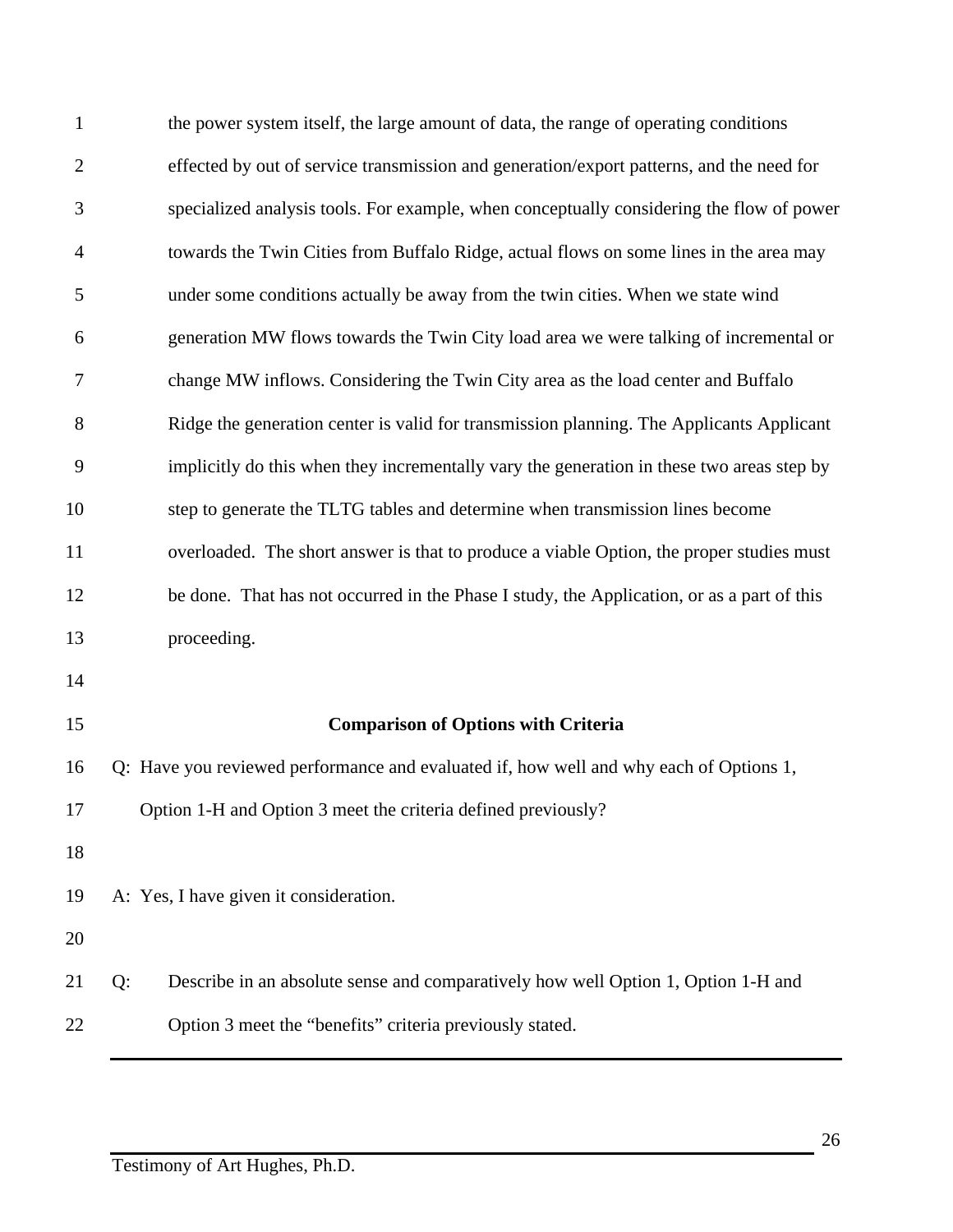A: The benefits criteria centers around the inquiry "how well does the proposed option meet 2 the intent of the mandate to nurture a wind power in Buffalo Ridge Minnesota area," the basis for this proposal. Specifically, how well does the proposed option meet the needs of present and future wind power generators, developers and owners to:

 1. Export wind power to market when it is available, when the wind is blowing, without undue or punitive costs for transmission right of way. A concern going forward is that since wind power is not firm, transmission access may have to be reserved as firm, as it is now, and therefore paid for when there is no wind and the transmission is not being used, effectively penalizing wind generators. The Applicants did not even consider this basic question in their selection of options, studies and evaluation, but rather disowned it and stated that it is a MISO issue. Thus none of the options have been demonstrated to meet this criterion. 2. Conceptually, Buffalo Ridge is located in an electrical geographic area surrounded by high voltage lines. All three options propose to install 115 kV and 161 kV lines to transfer wind generation from the collector system stations to the surrounding high voltage transmission. However, only Option 3 is centered on doing the two common sense things of establishing a 16 stronger 115 kV and 161 KV overlay system to support the collector system on the one hand and potentially strengthen the electrical connections from Buffalo Ridge towards the primary Twin City load center on the other. Option 3 therefore begins, and only begins, to develop 19 the two key requirements of a system that would nurture wind, a 115 kV and 161 kV overlay and connections from these voltages directly towards the Twin City load center, which is also necessary for increasingly reducing the dependence of MISO level rights of way over time as

22 further transmission evolution takes place. Thus, Option 3 is preferred over Options 1 and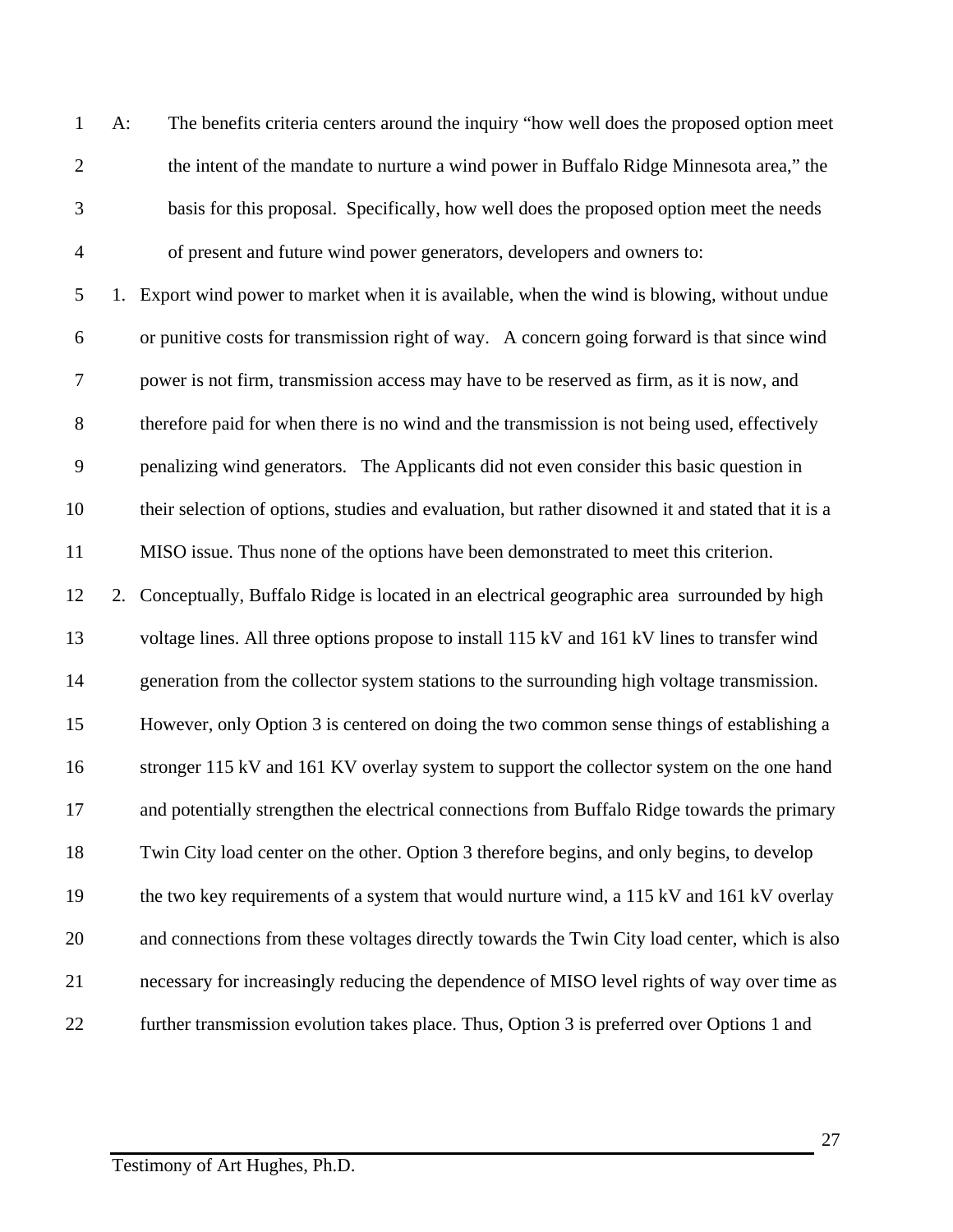| $\mathbf{1}$   |    | Option 1-H although with insight Option 3 may be greatly improved with focus on this            |
|----------------|----|-------------------------------------------------------------------------------------------------|
| $\overline{2}$ |    | objective and additional studies 2.                                                             |
| 3              |    | 3. How well does the each plan support the needs of potential customers of wind power to use    |
| $\overline{4}$ |    | wind energy as a base but ensure complementing power sources at periods of low wind?            |
| 5              |    | Customers, or users, of wind power require flexibility in their transmission options to enable  |
| 6              |    | them to benefit from availability of low operating cost wind power when available. For the      |
| $\tau$         |    | reasons described in the preceding items, this flexibly is enhanced when there is less          |
| $8\,$          |    | dependence on critical MISO transmission access between the wind generation and the load        |
| 9              |    | center Option 3 is thus preferred over Options 1 and 1-H for supporting customer flexibility;   |
| 10             |    | however, Option 3 can surely be improved in this regard initially with focused studies and/or   |
| 11             |    | evolution over time as the system evolves.                                                      |
| 12             |    |                                                                                                 |
| 13             | Q: | Describe in an absolute sense and comparatively how well Option 1, Option 1-H and               |
| 14             |    | Option 3 meet the "cost containment" criteria previously stated.                                |
| 15             |    |                                                                                                 |
| 16             | A: | The cost containment criteria centers around "how well does the proposed option                 |
| 17             |    | contains costs that are not explicitly included in the Applicant's analysis, but are still real |
| 18             |    | costs that will effect the ability of wind power to compete," sometimes termed                  |
| 19             |    | externalities. For example, how well does the proposed option meet the needs of present         |
| 20             |    | and future wind power generators to contain initial capital costs: All options fail this        |
| 21             |    | criteria since the collector system planning has been arbitrarily separated from                |
| 22             |    | transmission planning, essentially transferring the issue and associated cost to the local      |
| 23             |    | wind generator, whether landowners or companies. This is not entirely a dollar issue            |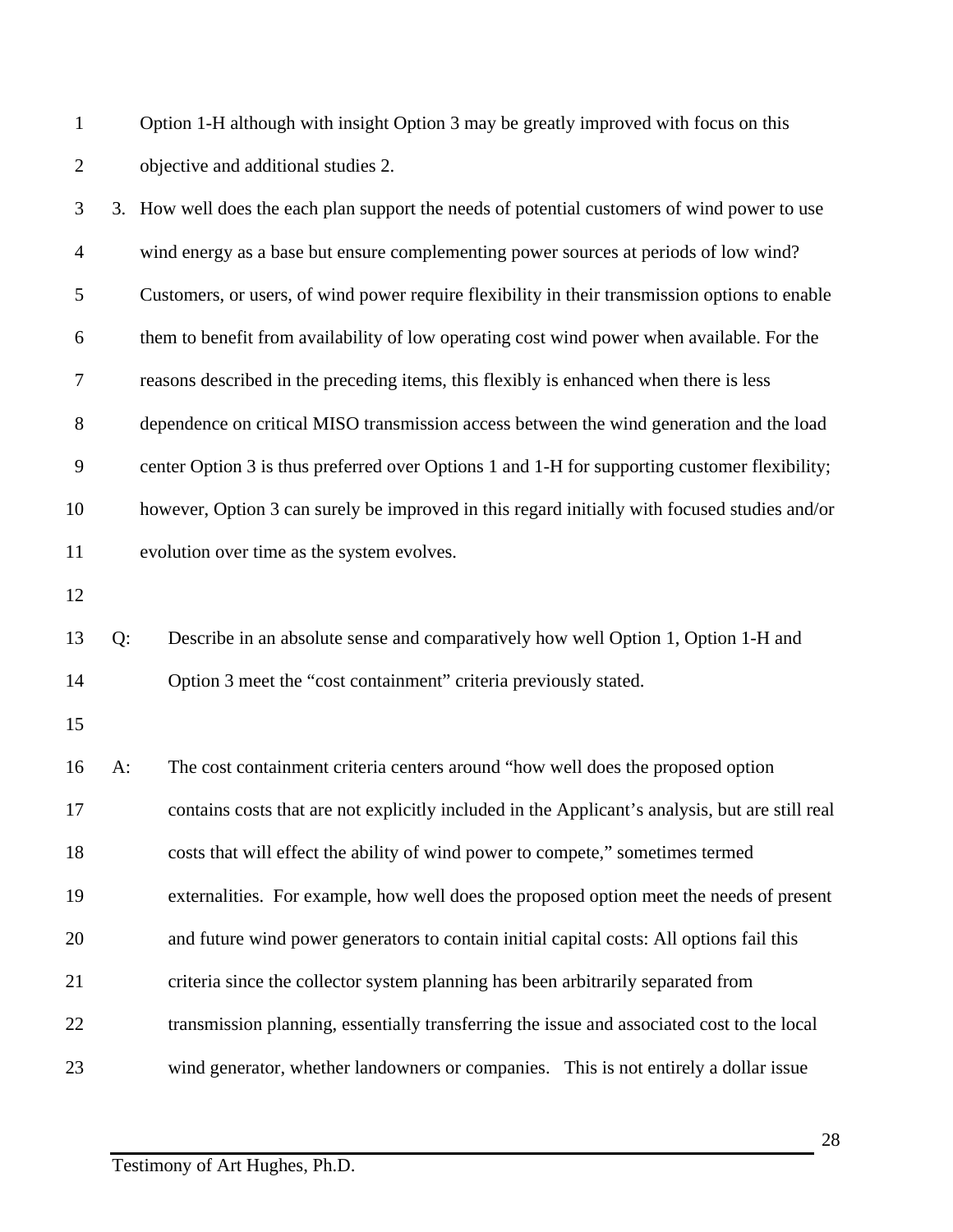| $\mathbf{1}$ |       | since there is much more money allocated to correct the system's preexisting deficiencies  |
|--------------|-------|--------------------------------------------------------------------------------------------|
| $\mathbf{2}$ |       | and conditions than is required to build the collector system. It is more accurately a     |
| 3            |       | problem of the lack of clearly defined objectives that meet the overarching spirit of the  |
| 4            |       | mandate, and an issue of allocation of costs.                                              |
| 5            |       |                                                                                            |
| 6            | Q:    | Describe in an absolute sense and comparatively how well Option 1, Option 1-H and          |
| 7            |       | Option 3 meet the "uncertainty" criteria previously stated.                                |
| 8            | $A$ : | The uncertainty criteria centers around how well does the proposed option create future    |
| 9            |       | planning and design flexibility to accommodate the "future uncertainties". There are       |
| 10           |       | many forms of uncertainty and this sections briefly looks at how ell each of options 1, 1- |
| 11           |       | H and 3 meet some of the more important uncertainties:                                     |
| 12           | 1.    | Uncertainty in the location and volume of future wind generation: With Option 1-H          |
| 13           |       | comes some limited analysis concerning the location within Buffalo Ridge of the            |
| 14           |       | possible future wind generation. However, assuming 100% in the south or 50% north and      |
| 15           |       | south is still a very rough approximation, and we see from the analysis that there are     |
| 16           |       | material differences in the limits violated depending on which of these two assumptions    |
| 17           |       | are made. Thus, problems and associated costs for correction can be expected in this area  |
| 18           |       | for all Options. Should wind technology advance and for example double or triple the       |
| 19           |       | volume of power that can be economically generated on Buffalo Ridge then the               |
| 20           |       | transmission requirements would change materially. Wind Power for Pennies Ex.633           |
| 21           |       | indicates that such a technology break through may indeed be here with unstudied and       |
| 22           |       | unknown impacts on transmission requirements It is nearly impossible to state with         |
| 23           |       | certainty which of the options are best able to handle this type of uncertainty.           |
|              |       |                                                                                            |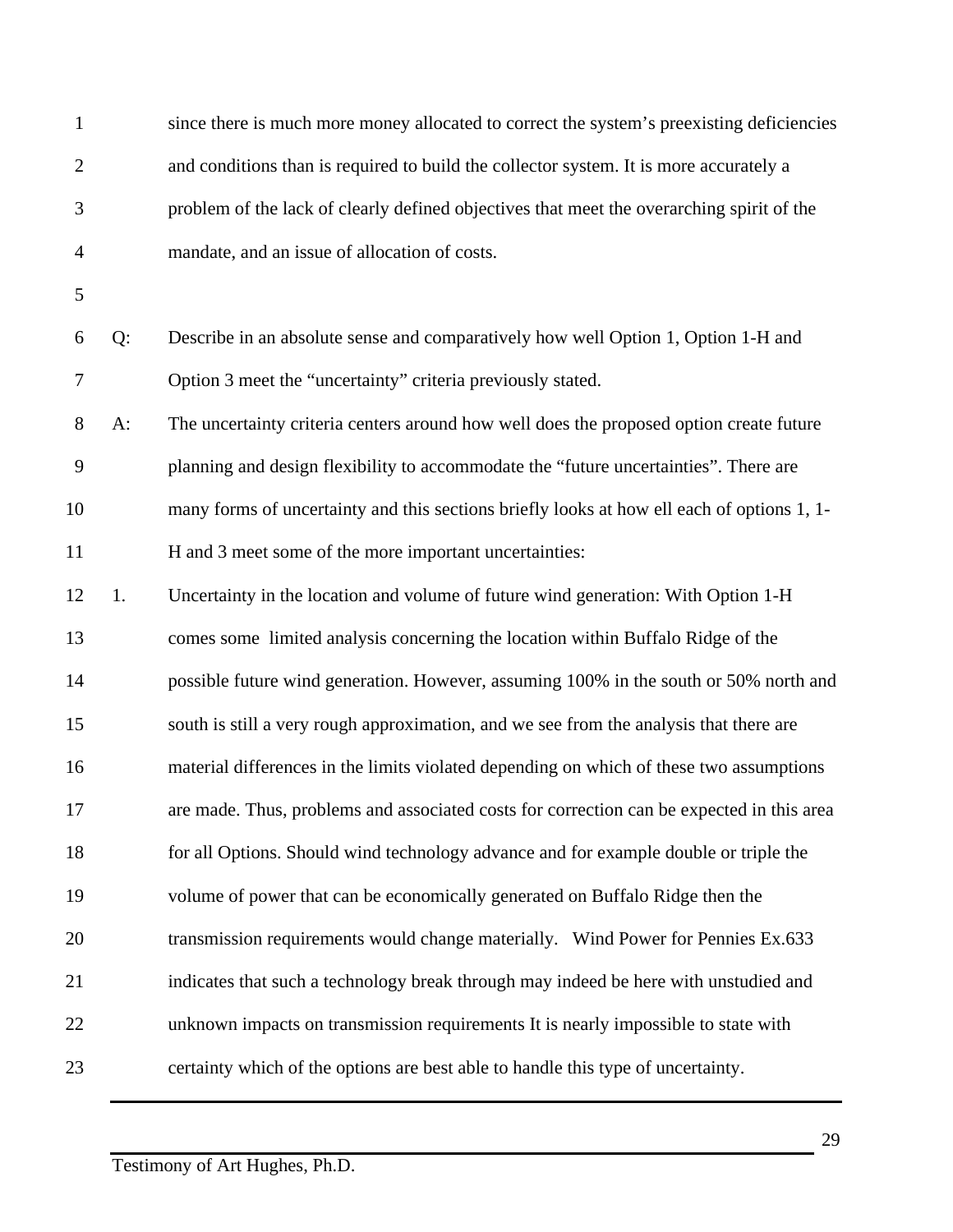2. For example, my expectations are that where there are problems due to failure to analyze likely patterns of generation siting, they will first show up in the collector system. Collector design will be more complex, 34.5 kV lines will be longer with higher MW losses and overall the cost to connect wind generators will increase. Option 3 will probably be best, as it begins to lay out a foundation for an integrated 115 kV and 161 kV transmission overlay for the collector system.

 3. Unknowns in tariffs and contract for inherently non-firm wind power generation. None of the options are shown to handle this uncertainty well because the Applicants have assumed the problem away by assuming MISO will take care of it. However, if the wind generation industry is not to be stifled it must have competitive costs for shipping power to markets and not be penalized economically or by effectively restricted access due to its non-firm nature. Because Option 3 is more farsighted, longer term in strengthening the 115 kV and 161 kV grid in the Buffalo Ridge area and building more to market outlets to 14 the northeast, towards the Twin City load center, does open up the potential for Option 3 to be superior to other options in this area. How does the option address possible variation in the characteristics power markets in general and wind power markets in particular? The market place, especially the retail market, for electrical power will surely change dramatically in the years ahead given that deregulation is still evolving and the subject of many initiatives. The market for green power, and wind is very green, is in its infancy, so even more change can be expected. It is not clear how this will effect pricing, contracting for transmission rights, and customer contracts. 4. In my professional opinion, my expectation is that wind power will be premium power

provided market power is ensured to be available during periods of low or no wind,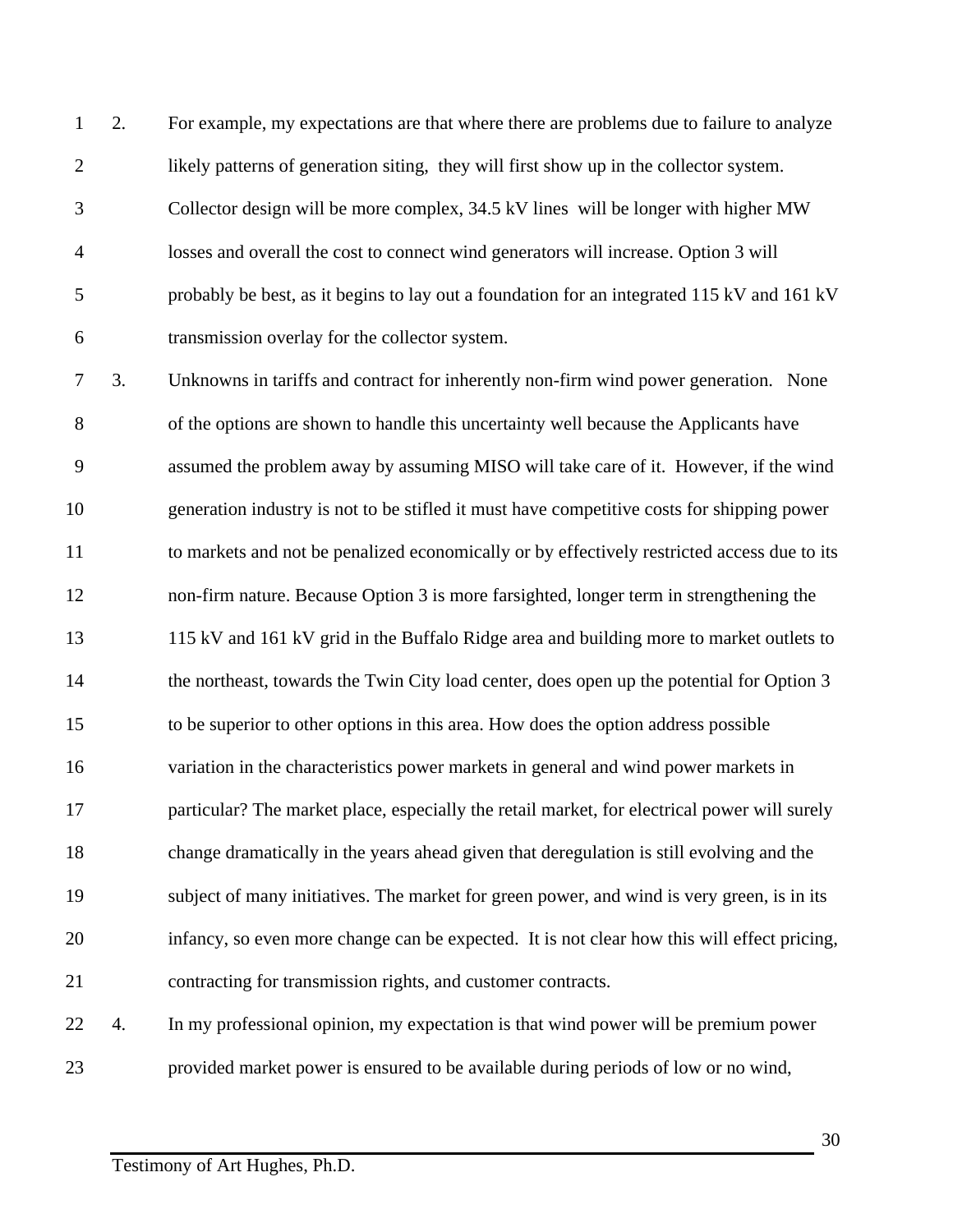which will require flexibility in the transmission system. As mentioned in the previous response, a longer term vision, seen with strengthening the 115 kV and 161 kV grid in the Buffalo Ridge area and building more to market outlets to the northeast towards the Twin City load center, does open upon the potential for Option 3 to be superior to other Options in meeting these needs. How does the Option address the inherent, but predicable future competitive needs from Dakota coal fired generation and other sources including Dakota wind? The competition can take a number of forms, but only competition for transmission is considered here: By shipping power from Buffalo Ridge west to "White" in South Dakota, which then flows south and then partially east and possibly northeast towards the Twin City load center, or south to Lakefield and partially east and possibly northeast towards the Twin City load center there is sharing of electrical transmission access on the southern, eastern and northeastern flows. This sharing is between Buffalo Ridge wind power and Dakota coal (or wind) generation; and where there is sharing there is potential congestion, conflict and competition. All three options have this weakness, but as mentioned in the previous response, the longer term vision seen with strengthening the 115 kV and 161 kV grid in the Buffalo Ridge area and building more to market outlets to the northeast towards the Twin City load center does open upon the potential for Option 3 to be superior to other options in this area, in this case because it inherently more focused on Buffalo Ridge area transmission. 5. In summary, it is necessity to select an option that will not lock the future into incorrect trends. The Option that is chosen represents an irretrievable commitment of resources to a given path, and for this reason the choice of path is important, as is flexibility of the option to meet both anticipated needs and correct for unanticipated characteristics.

Testimony of Art Hughes, Ph.D.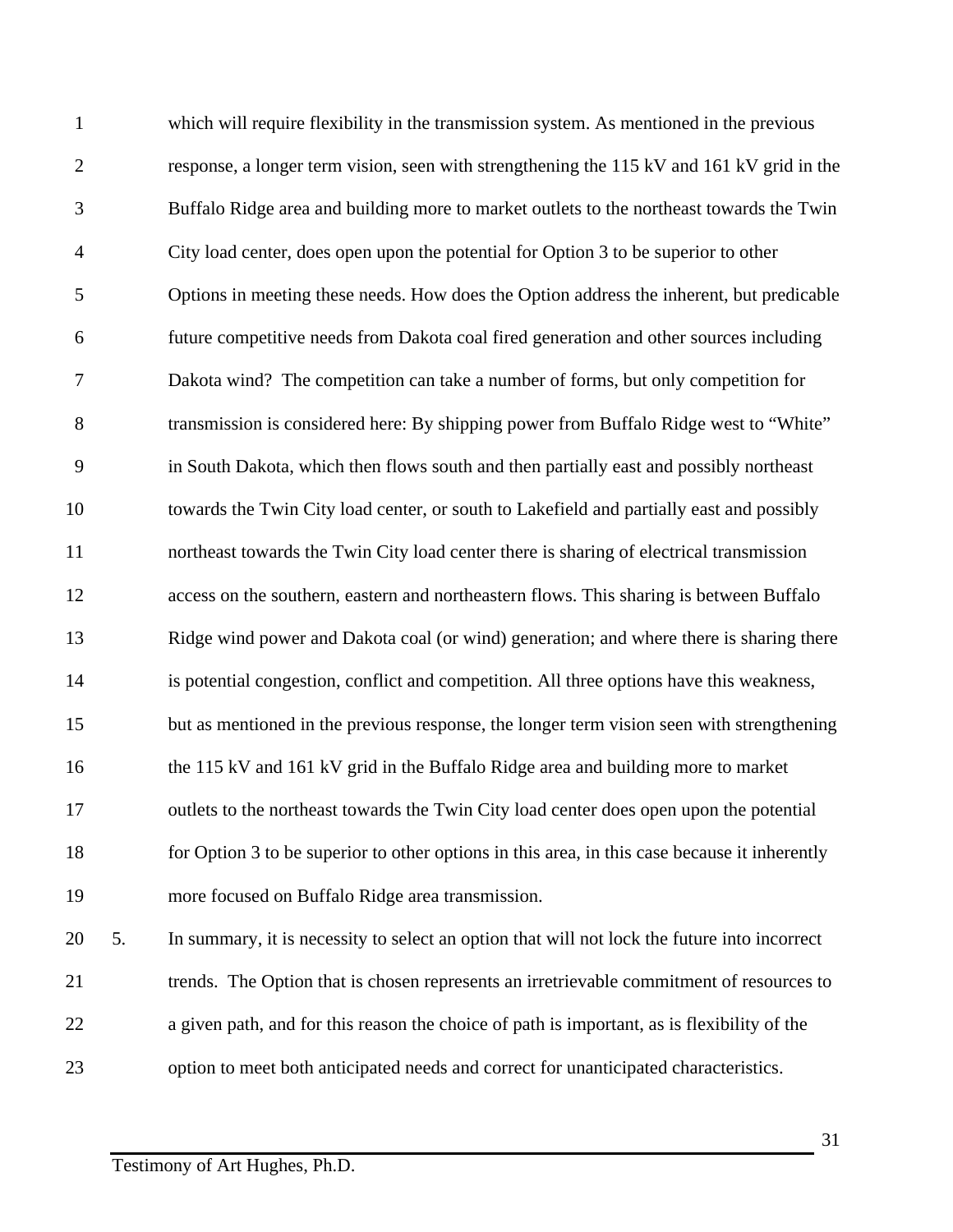| $\mathbf{1}$   |    | Finally, given the legislative and Commission wind mandate in Minnesota, and given                  |
|----------------|----|-----------------------------------------------------------------------------------------------------|
| $\overline{2}$ |    | that the primary load center is northeast of Buffalo Ridge, it is professionally                    |
| 3              |    | inconceivable to me that an option that shipped the wind generation more directly with              |
| $\overline{4}$ |    | strengthened electrical lines and connections towards Minnesota Valley, Franklin etc. and           |
| 5              |    | on to the Twin Cities was not seriously studied. A strategic engineering view over the 50           |
| 6              |    | year life time of generators and transmission lines would surely have identified such an            |
| 7              |    | option and found it attractive and probably compelling. The "base" selected by the                  |
| 8              |    | engineers biases the computer generated TLTG studies and thus without an engineer                   |
| 9              |    | selecting a base that looked northeast such an Option would not automatically arise                 |
| 10             |    |                                                                                                     |
| 11             |    | <b>Conclusions</b>                                                                                  |
| 12             | Q: | State the primary conclusions that may be drawn from the provided documentation.                    |
| 13             |    |                                                                                                     |
| 14             | A: | More detailed conclusions could be drawn, but here I consider only some key ones. The               |
| 15             |    | studies are neither comprehensive nor rigorous. For example: There is no wind power                 |
| 16             |    | generation modeling either in generation locations or for how the wind power output                 |
| 17             |    | tends to vary during the day and seasons. There is no business modeling, which would                |
| 18             |    | look at the wind generators and wind power users as transmission customers, to assess               |
| 19             |    | what is necessary to create a vibrant wind power industry in Minnesota.                             |
| 20             |    | The engineering modeling was fundamentally flawed. For example:                                     |
| 21             |    | Including high NDEX without the necessary associated transmission as shown by the                   |
| 22             |    | preexisting limit violations where the correlation is high as seen, in general, from the power flow |
| 23             |    | studies. Commingling of preexisting transmission needs and the needs of the 400 MW wind             |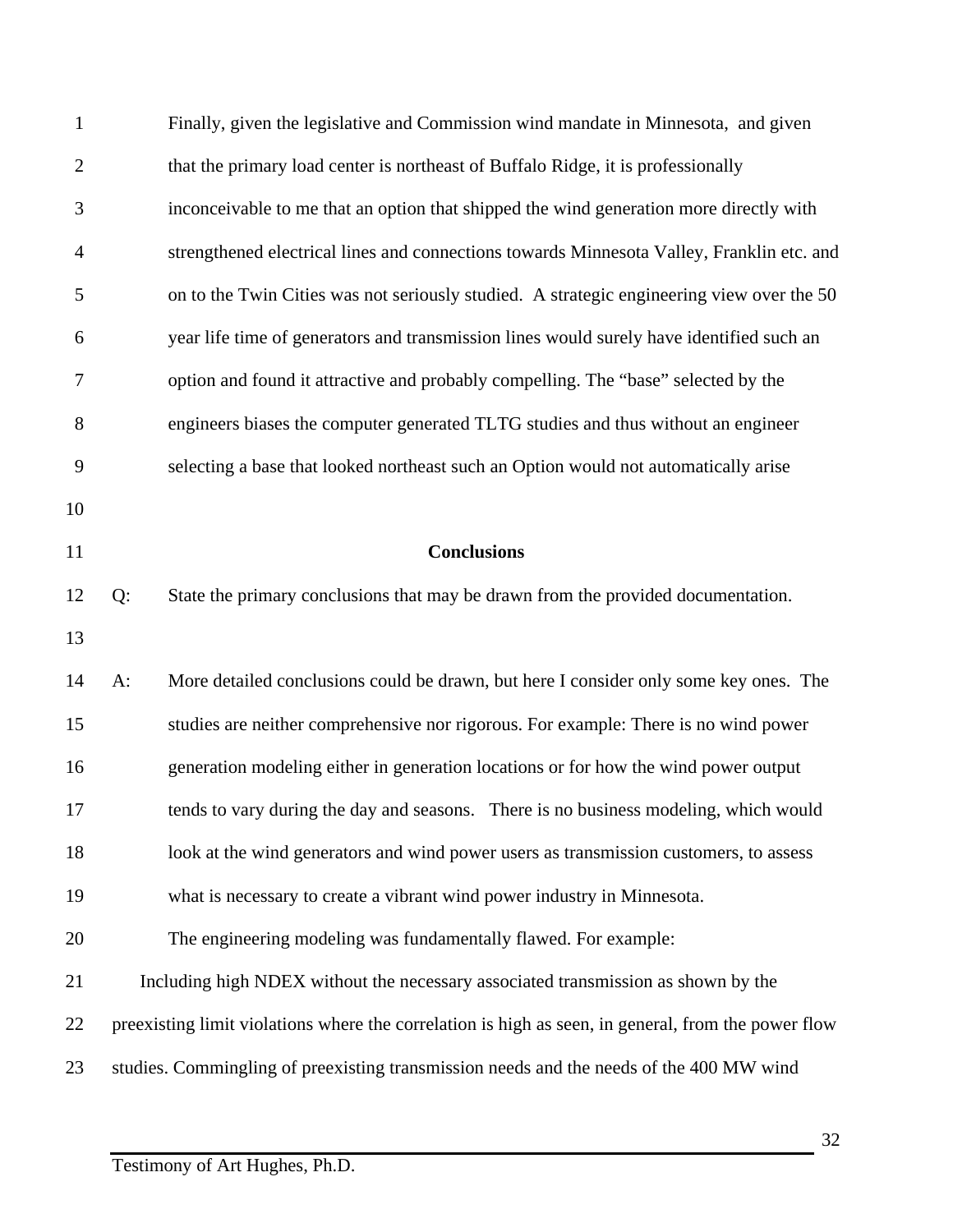power mandate is bad engineering. The total failure to model the MW loss analysis correctly has 2 been documented. To fail to model carefully and correctly under the "unusual" circumstances where total off peak off peak MW losses are higher than peak load MW losses brings the very foundation of the studies into question.

 Only considering one point in time rather than considering possible scenarios of future transmission evolution is simplistic where major changes are anticipated. Option 3, as compared to Options 1 and 1-H, does set the basis (an initial stage if you like) to a sequential staging in the years ahead as necessary to a supportive solution for the wind power industry centered on Buffalo Ridge. Option 3 is both conceptually and directionally right. Options 1 and 1-H are both conceptually and directionally wrong – they are based upon extrapolations of the past and not on analysis of the future.

 The only two alternatives supportable by the engineering information and studies is to select Option 3 or to delay and perform comprehensive and rigorous studies. The very fact that the Applicants in an add hoc and tardy manner now say that half of the wind generation may be at the north end of Buffalo Ridge and not 100% at the south end as previously assumed, clearly indicates that the Applicants have not thought through, defined and modeled the problem compressively and rigorously. There are more general points that support the selection of option 3 and the direction is sets for future system evolution:

 Option 3 with its probable evolution over time towards strengthening the 115 kV and 161 kV system with more outlets towards the twin city load center will tend to keep more control of and support for the emerging wind energy business within Minnesota rather than under federal 22 control through MISO. The need to contract transmission rights of way from MISO would also